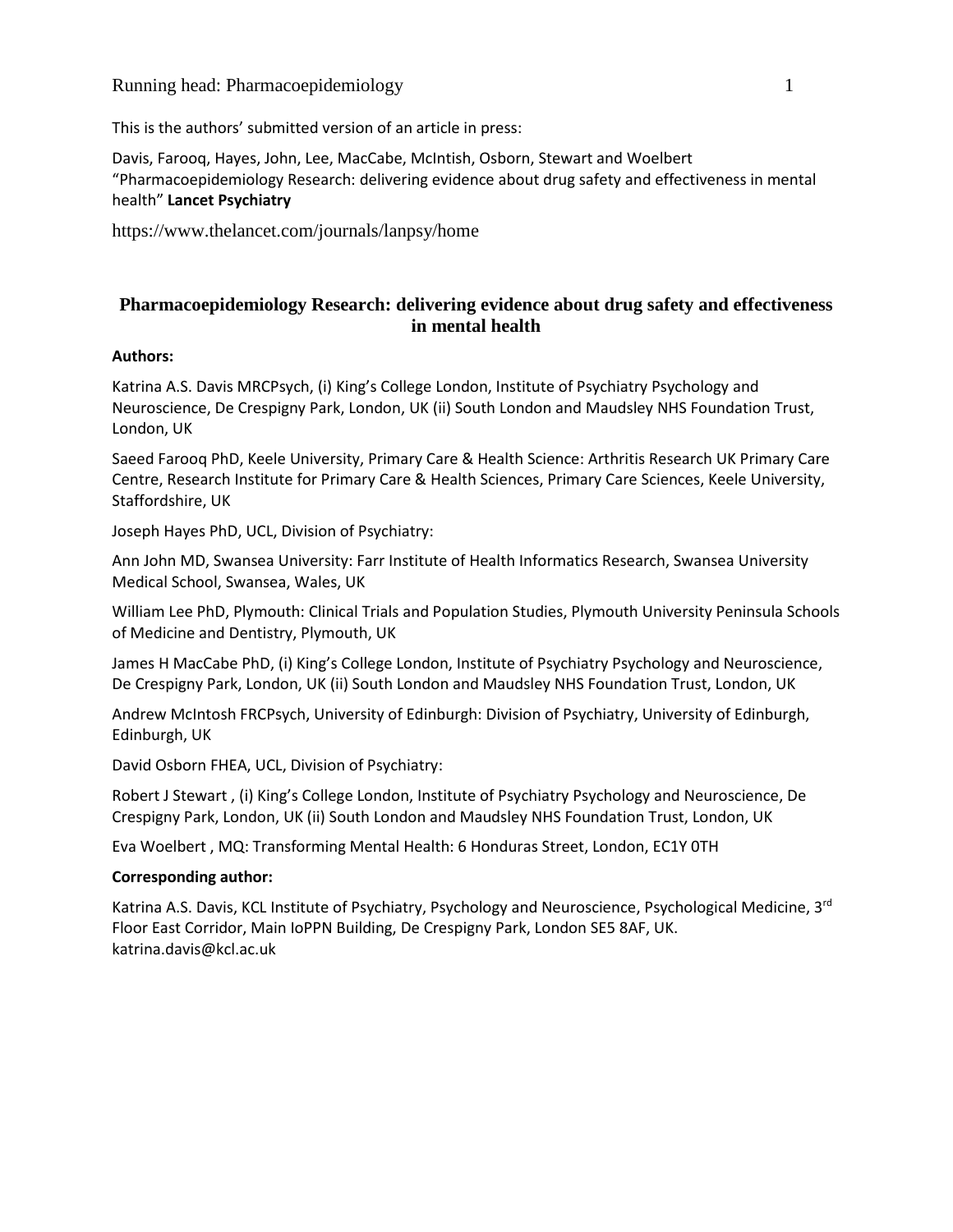#### Abstract

There is a need for research that provides an evidence base for the pharmacotherapy of people with mental disorders. The abundance of digital data in recent years has facilitated pharmacoepidemiology in the form of observational comparative effectiveness studies at the population level. Advantages are large patient samples, coverage of under-researched sub-populations and naturalistic conditions. Pharmacoepidemiology is also cheaper and quicker to carry out than RCTs, meaning that issues regarding generic medication, stopping medication (deprescribing) and long-term outcomes are more likely to be addressed. Methods can also be extended to pharmacovigilance and drug repurposing.

Drawbacks of observational studies come from the non-randomised nature of treatment selection, and the inherent risk of confounding by indication. Potential methods for managing this may include active comparison groups, inter-individual designs, propensity scoring and instrumental variables. Many of the more rigorous pharmacoepidemiology studies have been strengthened through multiple triangulated analytic approaches to improve confidence in inferred causal relationships.

With these developments in data resources and analytic techniques, it is encouraging that guidelines are beginning to include evidence from robust pharmacoepidemiogical studies alongside RCTs. Collaboration between guideline-writers and researchers involved in pharmacoepidemiology may help researchers ask the questions that are important to policy-makers and ensure that results get integrated into the evidence-base. Further development of statistical and data science techniques, alongside capacity building in terms of data resources, a wider researcher base and public engagement, will be necessary to take full advantage of future opportunities.

*Keywords:* Pharmacoepidemiology, comparative effectiveness research, evidence-based medicine, psychiatry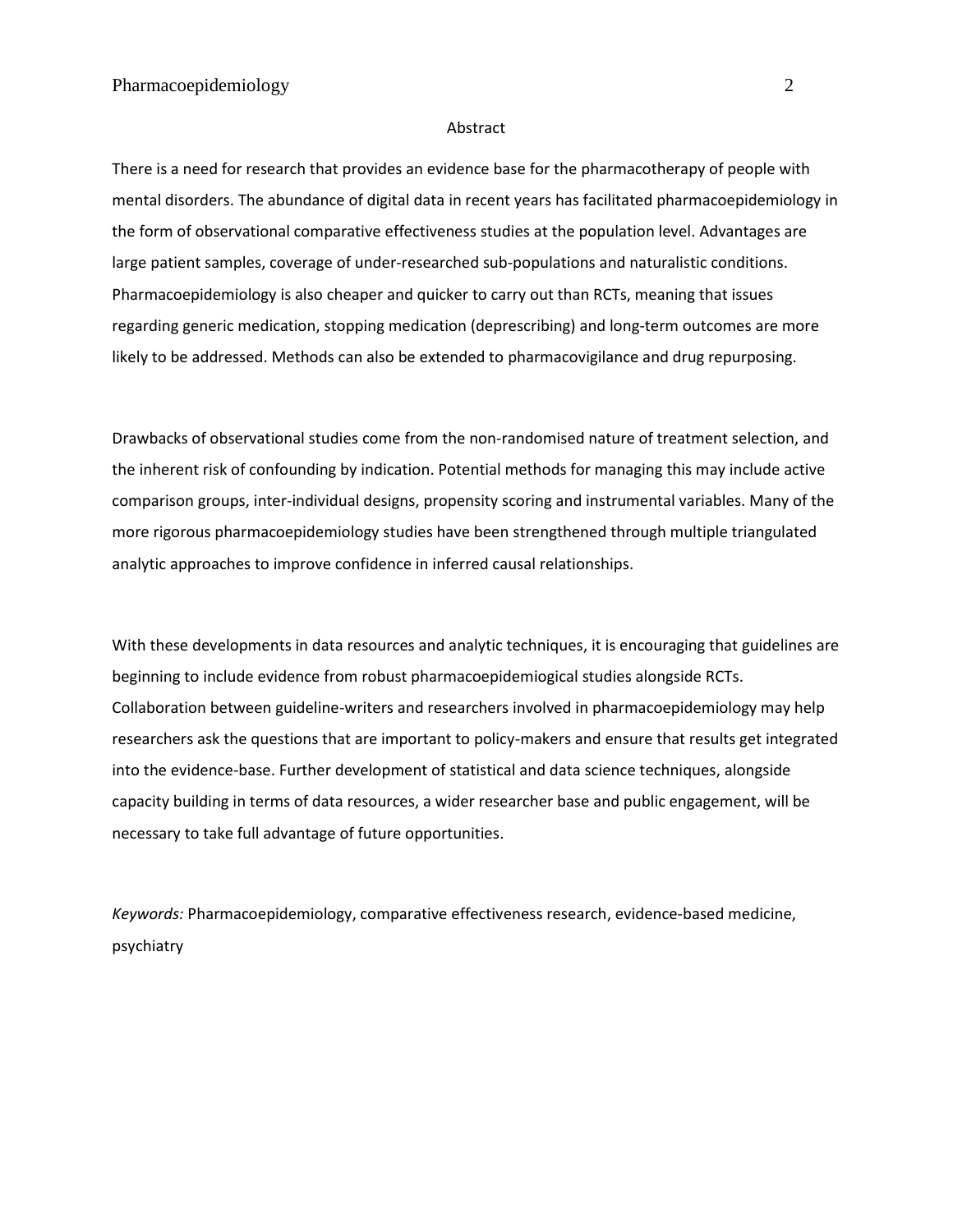Pharmacoepidemiology is the use of epidemiological techniques to study pharmacological treatments at the population level. The availability of large, representative datasets (see box 1) has facilitated a recent increase in pharmacoepidemiological approaches in mental health research, while the application of specialist statistical techniques has improved the robustness and validity of findings from these studies. This paper aims to provide an overview of the advances and challenges in this emerging field, and the extent to which such research can contribute to the evidence base for medication decisions in people with mental health needs.

Many academics hold the view that pharmacoepidemiological studies are less scientifically reliable than clinical trials; and hence that the results of such studies cannot be trusted. <sup>1</sup> While pharmacoepidemiological research has its pitfalls, it also has many advantages over clinical trials, especially in mental health. Many modern comparative efficacy studies (CES) using pharmacoepidemiological techniques have sophisticated study designs which "design out" issues of confounding that would otherwise restrict the interpretation of findings. We argue that pharmacoepidemiology should be viewed as a contributory resource, alongside randomised-controlled trials (RCTs), in developing an evidence base for some key clinical questions. This has implications for capacity building in this field and the development of clinical guidelines.

[insert Box1 around here]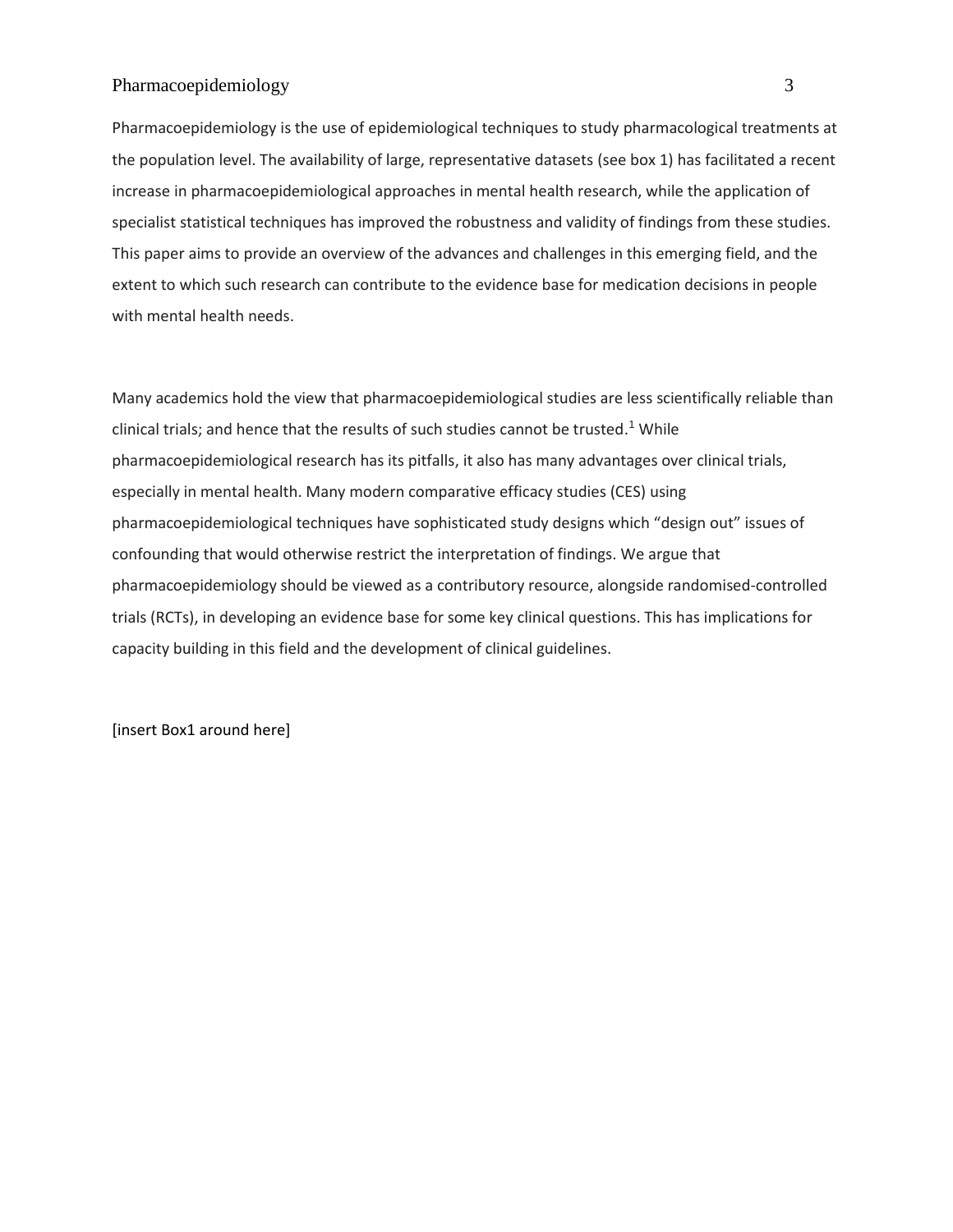#### **/H1/ Benefits of Pharmacoepidemiology**

The RCT is considered the "gold-standard" design for testing clinical treatments, because randomisation of participants to treatment groups and tight control of the conditions account for both measured and unmeasured confounders.<sup>2</sup> However, this high level of experimental control introduces selection and artificiality, with potential limitations in generalisability. Long-term efficacy and chronic harms of medication, as well as rare adverse effects are also difficult to study using RCTs.

#### **/H2/ Sample Size**

Recruiting and retaining participants in trials of psychiatric treatment can be difficult, especially when this involves asking doctors and patients to forgo treatment or attend frequent follow-up. The CUtLASS-1 trial of second vs first generation antipsychotics reported that recruitment was hampered when clinical preference shifted towards second generation antipsychotics, as clinicians were reluctant to enter patients into a trial that might randomise them to the older first-generation antipsychotics. <sup>3</sup> The BALANCE RCT<sup>4</sup> addressing the use of lithium and/or valproate treatment in bipolar affective disorder type 1, was initially designed to recruit 3000 people,<sup>5</sup> but later changed the primary outcome and sample size. It eventually took them six years across 41 sites to recruit 330 people, of which 167 completed the two year protocol.<sup>4</sup> In contrast, Hayes and colleagues performed an observational CES of 5,089 patients prescribed lithium, valproate, olanzapine or quetiapine for bipolar disorder, with up to 17 years of follow-up using a primary care database.<sup>6</sup> The CUtLASS example also demonstrates that the time taken to perform RCTs can be an issue, whereas the retrospective nature of pharmacoepidemiology can offer prompt answers to current dilemmas.

#### **/H2/ Generalisability**

The inclusion and exclusion criteria of clinical trials are typically restrictive. While this is designed to reduce random variation in the data and increase the likelihood of an intervention's effect being detected, this is at the expense of increased selection. The occurrence of comorbid conditions, which are common in people with mental health disorders, often means exclusion from RCTs. The drive towards personalised medicine, requires attention to patient characteristics, including comorbidities, to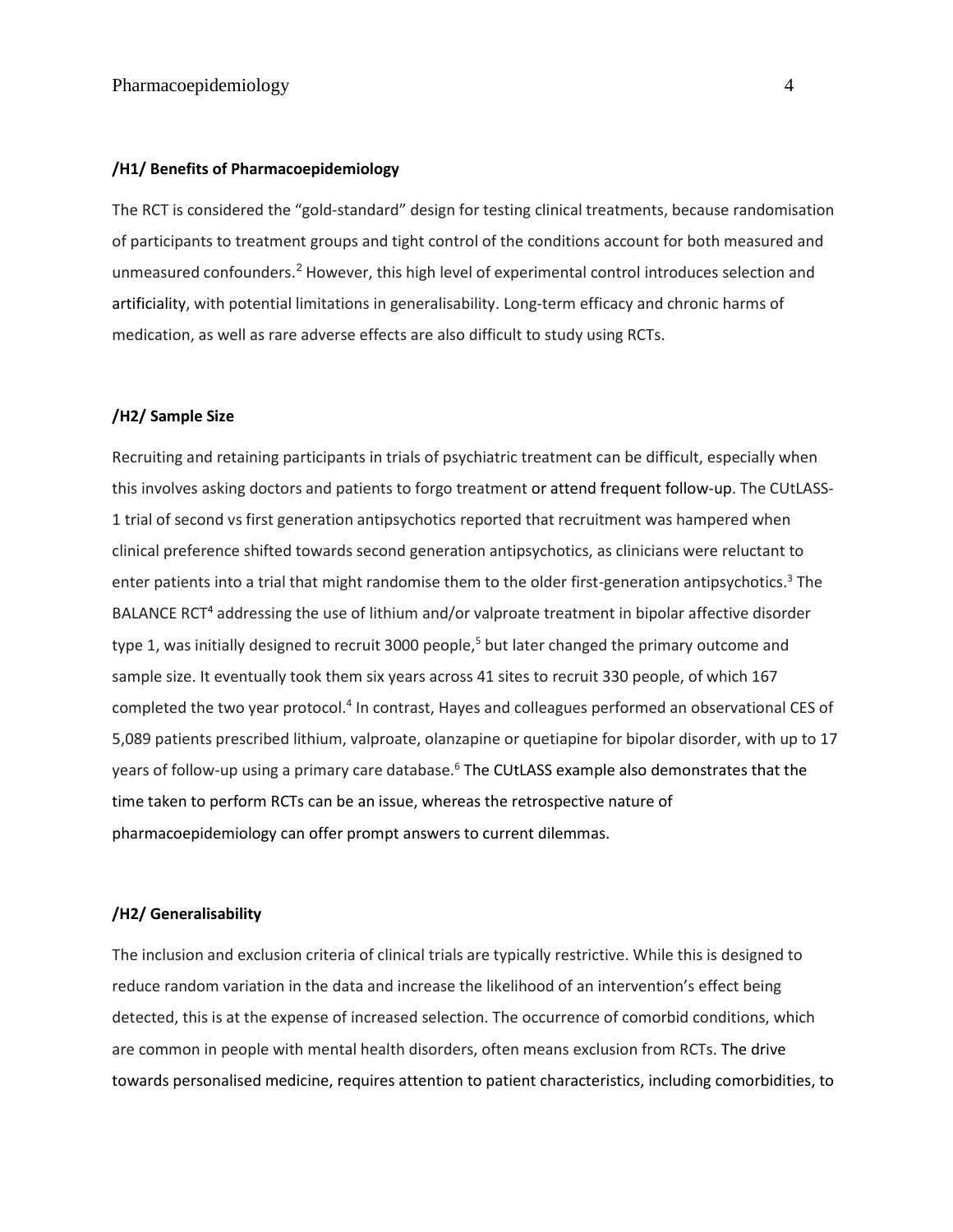provide evidence of what works for specific sub-populations. However, problems such as lack of capacity to consent to trial involvement, mean that there are important sub-populations for whom RCT evidence is practically nonexistent, such as mental health in learning disability and treatment-refractory schizophrenia.<sup>7</sup> Pharmacoepidemiological research has the potential to fill these gaps.

#### **/H2/ Long-term, meaningful outcomes**

Many mental health conditions first occur in adolescence or early adulthood with a relapsing remitting course, so effectiveness and safety of medicine need to be determined over long periods of time. Because of the implementation of fully digitalised records across English mental health services in 2005- 10, many services have ten years' worth of routine service data available in 2019,<sup>17</sup>,<sup>8</sup> which offers great opportunities to carry out studies of both length and depth. UK primary care databases can go back even further, which means that retrospective studies can be carried out, such as looking at the effect of anticholinergic medication exposure and the onset of dementia over 15-20 years. <sup>9</sup> Greater insight into real-world outcomes can be gained through linkage of electronic health record research databases to other administrative databases. For example, data on health service usage (e.g. Hospital Episode Statistics in England) and national mortality statistics linked to electronic health records have shown that the treatment of people with severe mental illness with guideline-recommended psychotropics are associated with better physical health outcomes,<sup>10,11</sup> and can be used to compare ongoing mental health of mothers with severe mental illness who continued or stopped maintenance medication during pregnancy. <sup>12</sup> Linkages of mental healthcare data to education, employment records, criminal records and more, are now taking place, enabling research to capture these wider long-term outcomes, which are of major public health importance.<sup>8,13,14</sup> Conversely, in most data sources there is very limited availability of routine outcome measure recording.

#### **/H2/ Study of rare outcomes**

Large studies with long-term follow-up offer the ability to quantify risks of rare outcomes. Examples include the association of clozapine treatment with reduced mortality, $11$  or of selective serotonin reuptake inhibitors (SSRIs) with foetal abnormalities and adverse childhood outcomes.<sup>15</sup> Drug safety has always ultimately been tested on whole populations, $16$  a special branch of pharmacoepidemiology termed pharmacovigilance. Studying the adverse events of current medications in large databases, has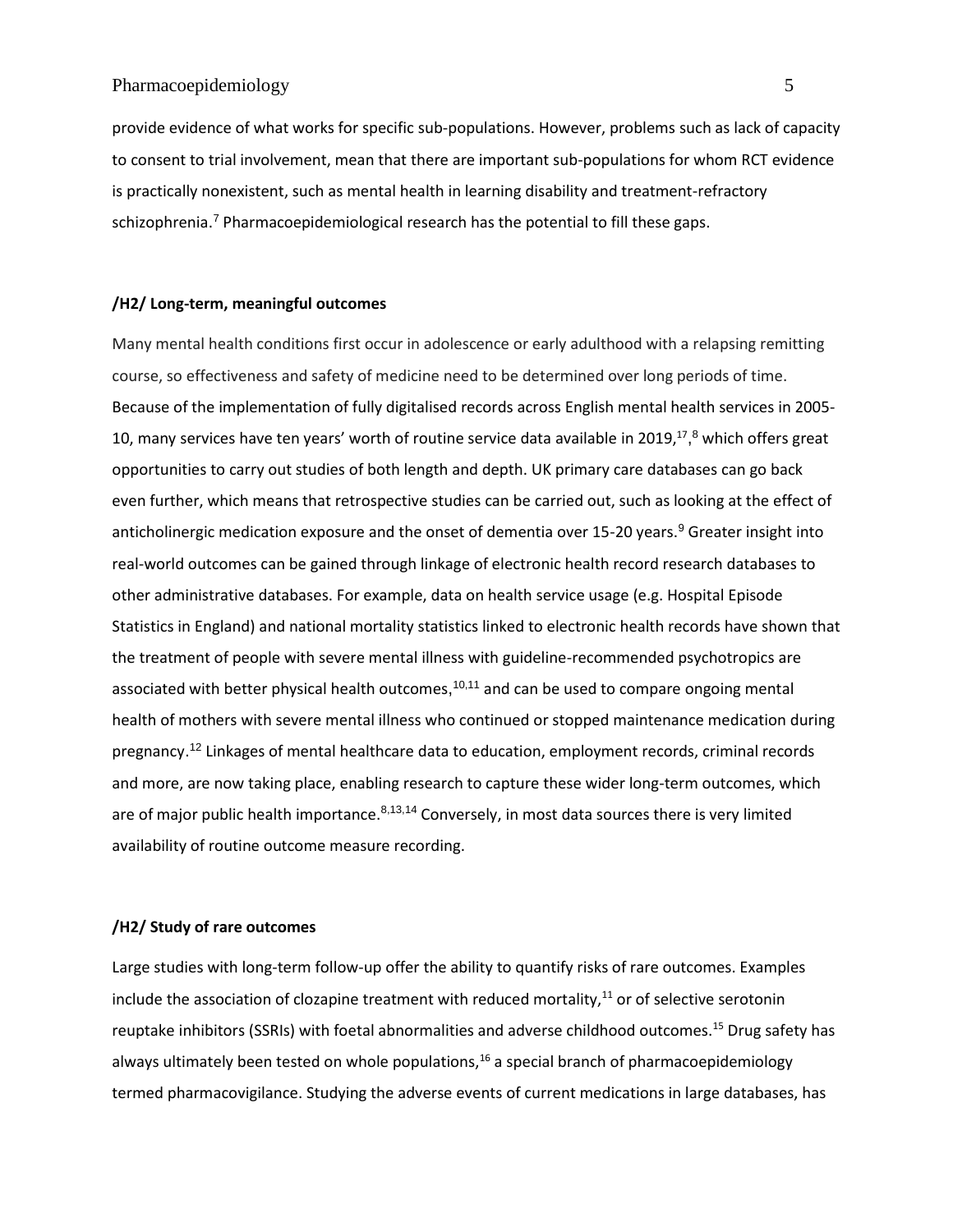also been used to produce models that can predict potential safety of new medications coming to market, which can be used to concentrate pharmacovigilance efforts.<sup>17</sup>

Adverse events arising from drug-drug interactions are difficult to identify in RCTs because of their rarity and the restrictions commonly placed on co-prescription of other drugs. They are likely to be better investigated in pharmacoepidemiological data. For example, Malik and colleagues were able to test the hypothesis that co-prescription of sodium valproate was associated with an increased risk of clozapineassociated neutropenia.<sup>18</sup> Complex harms such as a change in psychiatric risk from physical health medication are also only reliably detectable by the use of large observational datasets. This has been used to show that similar medications with incidental higher anticholinergic activity increase the risk of delirium<sup>19</sup> and that medications prescribed for asthma (leukotriene-modifying agents) rarely lead to psychiatric symptoms. 20

#### **/H2/ Questions that have not been answered using RCTs**

For some important clinical questions, RCTs are not able to provide accurate answers. Examples include the choice of antidepressant in primary care and the long-term effectiveness of long-acting injectable antipsychotic (LAI) medication.

The Sequenced Alternatives to Relieve Depression trial (STAR\*D) showed that the proportion of adults who respond to a first antidepressant was only 37%, but this rises to 67% after up to four trials of different antidepressant strategies<sup>21</sup>. Finding evidence to improve on trial-and-error for these antidepressant approaches has proved difficult. Datasets from large clinical trials such as STAR\*D have been used to produce multi-variable models to predict treatment response with moderate success,<sup>22</sup> but generalizing predictive models across different datasets has proved challenging.<sup>23</sup> Pharmacoepidemiological research with larger and more representative samples may be able to offer richer data to these models allowing greater clinical applicability. Regarding harms from antidepressants, pharmacoepidemiology has played a part in exploring the issue of SSRIs and self-harm in vulnerable subgroups. SSRIs were previously thought to be safe for young people, based on RCTs mostly in adults. Observational data now shows a drug-by-age interaction that means young people are particularly at risk of developing self-harm and suicidal ideation when given SSRIs,<sup>24,25</sup> suggesting that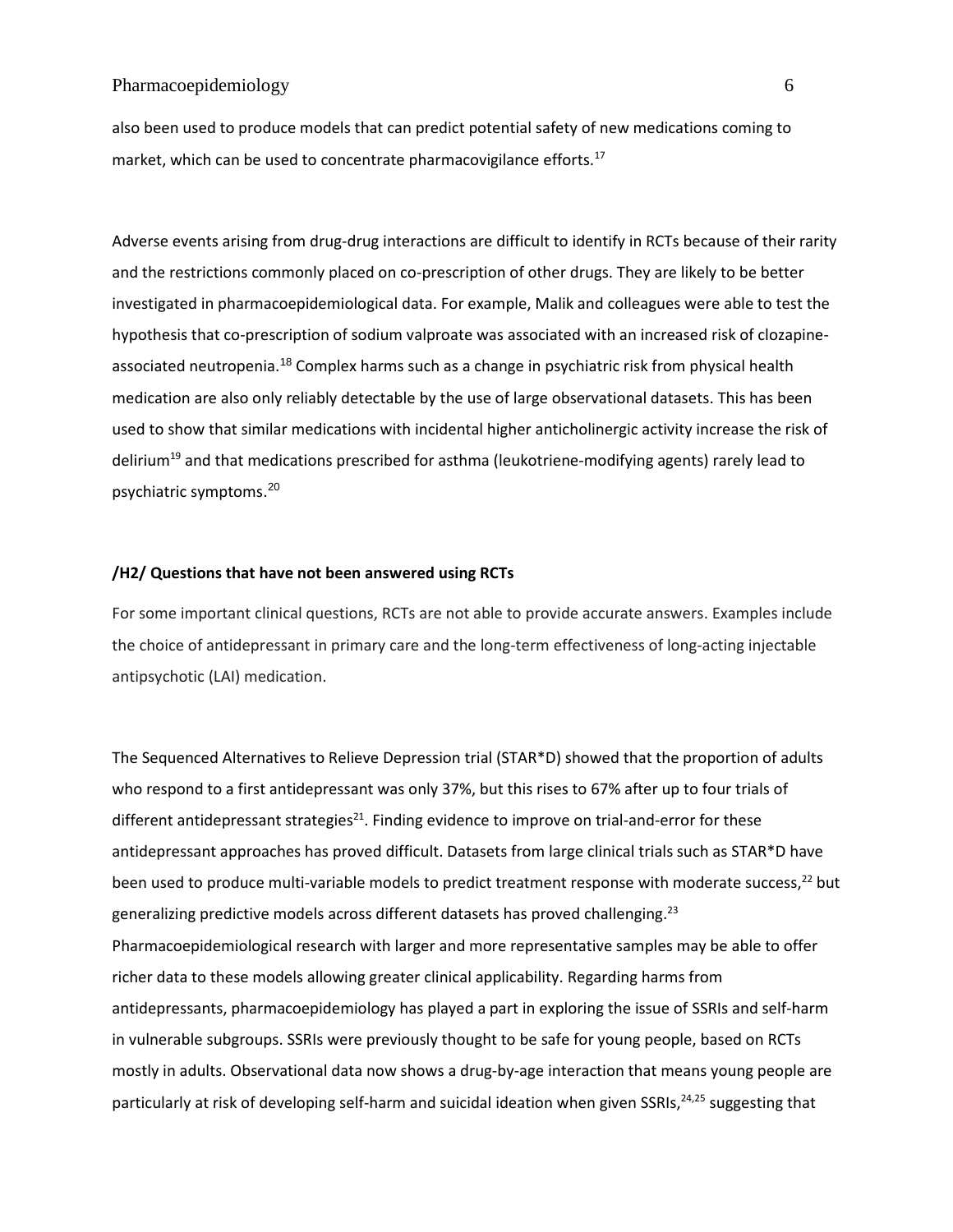lives were being put at risk by extrapolating evidence-base practice from adults to children and young people. 26,27 This led to targeted warnings and a change in guidance. Pharmacoepidemiological techniques can also be used to note that these warnings have changed prescriber behaviour and highlight where improvement is needed.<sup>26,27</sup>

In the case of LAI antipsychotics, a large RCT<sup>28</sup> and subsequent meta-analysis<sup>29</sup> found no benefit of LAI over oral antipsychotics in preventing relapse in schizophrenia. Conversely, mirror image studies (within individual design comparing outcomes prior to and after initiation of LAIs), find LAI superior to oral antipsychotics in preventing hospitalisation.<sup>29</sup> The reason for this anomaly may be that a key advantage of LAI antipsychotic is improved adherence, but this may not be well captured in an RCT. Firstly, people with issues that affect concordance with medication may be less likely to agree to take part in RCTs, making the trials unrepresentative of normal clinical caseloads; secondly, the nature of the trial followup itself goes beyond normal clinical practice, which can be predicted to result in increased adherence.

#### **/H2/ Funding and non-standard treatment**

Testing pharmacological treatments with RCTs can be staggeringly expensive.<sup>31</sup> The RCTs required to bring novel treatments to market require considerable investment, funded by the pharmaceutical industry, often jointly with the public sector.<sup>32</sup> There are many important clinical research questions which are unlikely to attract such funding; for example, the impact of discontinuing medications or guiding the use of medications after the expiry of commercial patent rights.<sup>33</sup> This may inadvertently weight the evidence base towards newer and indefinite treatments. Furthermore, the effects of conflicts of interest on the reporting of clinical trials are well documented,<sup>30</sup> and were partially responsible for the late discovery of the risks of SSRIs in children.<sup>31</sup> Observational CES are much cheaper than RCTs and are only rarely funded by pharmaceutical companies. They therefore have the potential to redress this imbalance in evidence and are less likely to present conflicts of financial interests.

A further benefit is the ability to identify of drugs that might be repurposed to treat mental disorder. For instance, Hayes et al found that people with serious mental illness in the national Swedish database who were taking statins (HGC A reductase inhibitors) for cardiovascular health were less likely to be hospitalised when taking statins than during periods when they had not been taking them.<sup>32</sup> Prescribing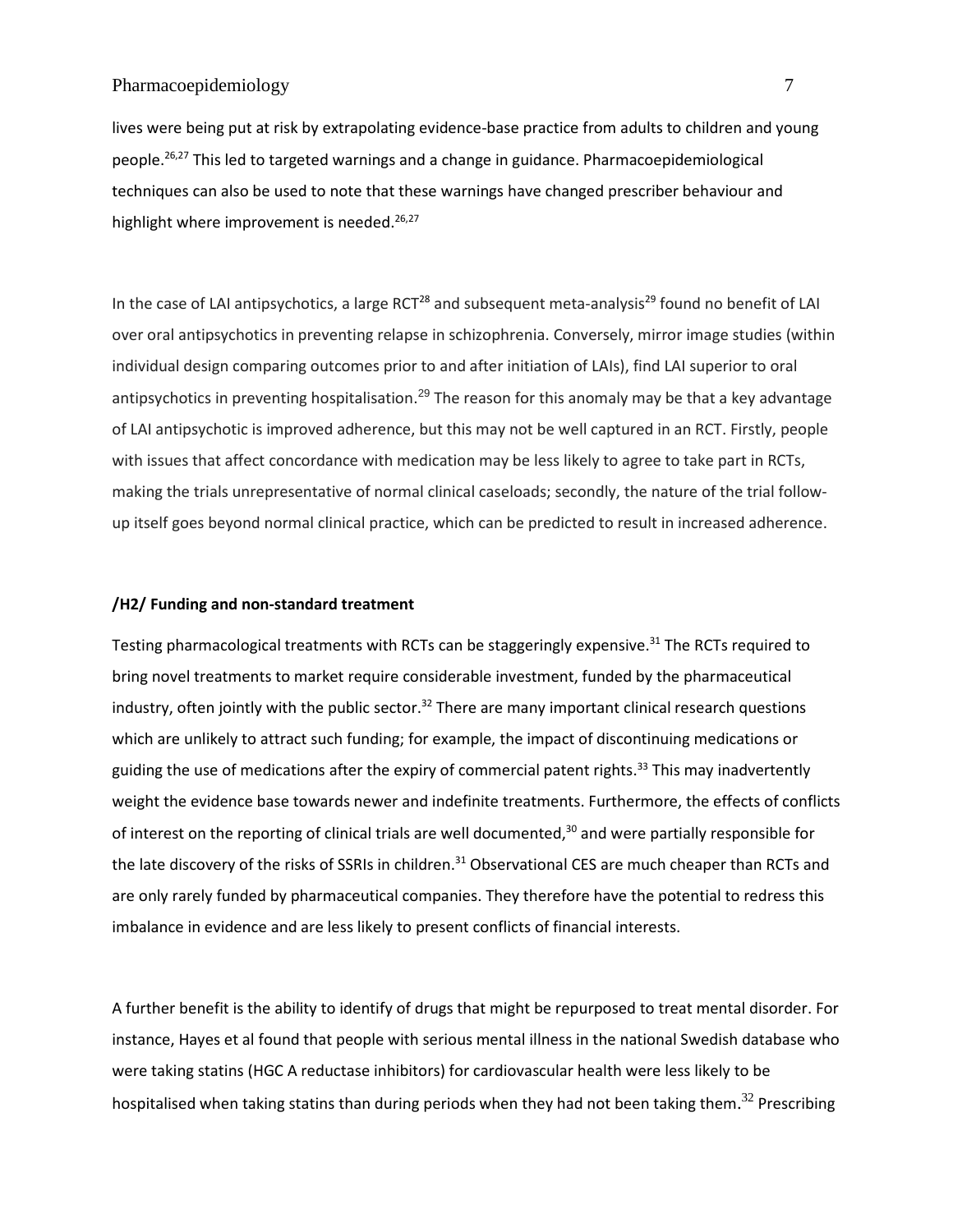practices that contravene guidelines, but are nevertheless common, such as antipsychotic polypharmacy, are rarely tested in randomised controlled trials, but can readily be studied using pharmacoepidemiological techniques. 36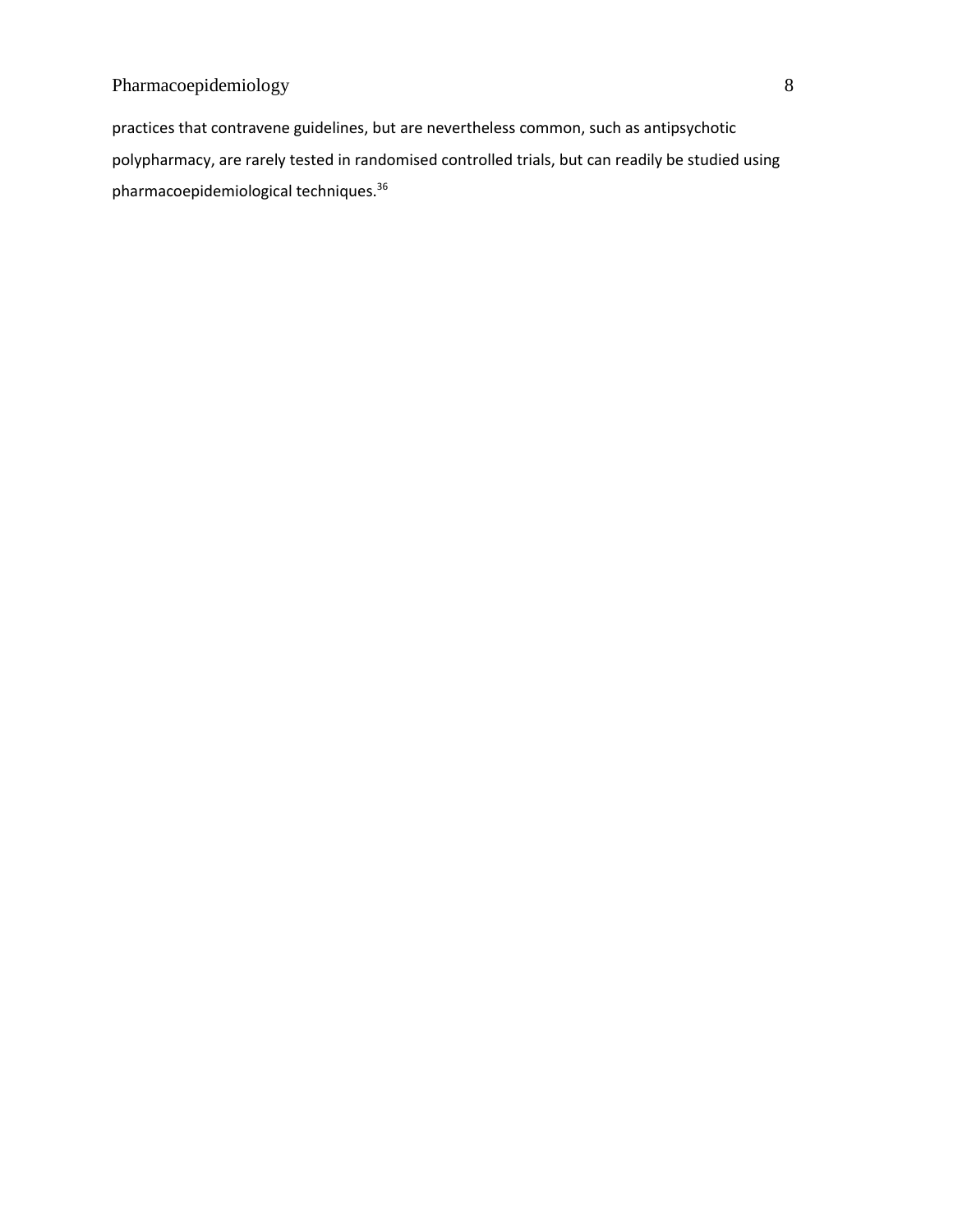#### **/H1/ Limitations of observational data and emerging methods of correction**

It is important to recognise the limitations of pharmacoepidemiology. All studies have biases, but the biases of an observational trial may differ from RCTs.<sup>33</sup> Differential surveillance between the groups, inequitable observation windows and confounding may be issues; guidance is available $37-40$  to minimise or provide a sensitivity analysis for some of these issues through selection of active treatment arm, selection of comparison group, choice of start dates and the definition of outcomes. As this article about the association between SSRIs and atrial fibrillation explains, multiple strategies may need to be employed for confidence.<sup>35</sup> We will concentrate on the issues that have affected pharmacoepidemiology in mental disorders.

#### **/H2/ Data quality**

The quality of data gathered for observational research may be different to experimental data that was collected specifically for research purposes, and this may be a limitation of pharmacoepidemiology. Data collected for administrative purposes will have record-keeping that varies between coders / clinicians and over time.<sup>36</sup> Most outcomes will need some form of validation to determine to what extent they reflect true disease, and this may be considered more problematic in mental health, where there is a reputation for subjectivity.<sup>37</sup>

#### **/H2/ Confounding**

Confounding by indication and/or severity is one of the most important challenges for observational studies of different treatments.<sup>1</sup> This is because people are not given treatment 'at random', but related to the presence and severity of a medical or psychiatric disorder. In an uncorrected analysis this would confound treatment effectiveness with the presence and severity of a disorder. For example, consider testing the effectiveness of clozapine for control of psychotic illness by looking at time to admission to a psychiatric ward. If one was to compare people on clozapine to random people in the same registry who were not taking any antipsychotic, people in the control group are likely not to have a psychotic illness and so unlikely to have psychiatric admissions. So clozapine treatment and psychotic illness are confounded. Equally, comparing people on clozapine to people on first-generation antipsychotics would also be unfair, as clozapine treatment is only indicated in the case of treatment-resistant psychosis.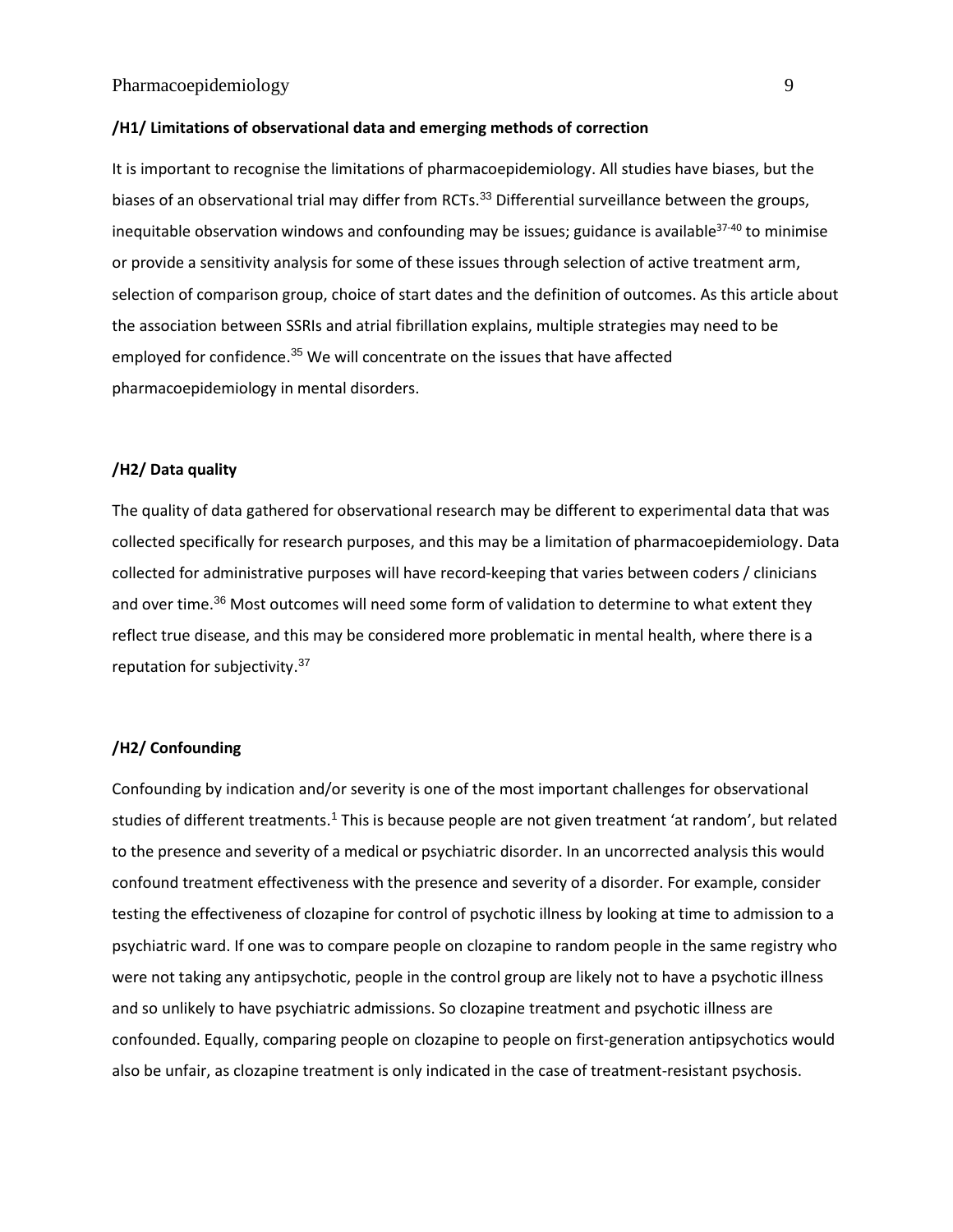When comparing between different treatments, it may also be the case that treatment A is chosen over treatment B due to the presence of a comorbidity or the side-effect profile of treatment B. An example is in antipsychotic use. A primary care database study of weight gain comparing olanzapine, quetiapine and risperidone found that patients newly prescribed olanzapine tended to have lower weight at baseline than the other groups,<sup>38</sup> showing an apparent inclination to choose olanzapine for people of lower weight. This type of factor needs to be taken into account when planning and interpreting observational studies.

#### **/H2/ Causal inference techniques**

Causal inference is the central aim of both the RCT and observational CES. Over the last thirty years, a formal statistical language has been developed in which causal effects can be unambiguously defined, and the assumptions needed for their identification clearly stated,<sup>39</sup> and a number of techniques are particularly pertinent in pharmacoepidemiology.<sup>40,41</sup>

A causal inference technique that accounts for confounding by indication is propensity scores. The propensity score is the probability that a particular patient would receive the treatment of interest (i.e. treatment A rather than treatment B) given the characteristics of the patient and the clinical environment.<sup>42</sup> Returning to the comparison of second generation antipsychotic agents above an unadjusted analysis suggested that olanzapine was associated with a significantly lower risk of cardiac events compared to risperidone. However, after matching people taking different antipsychotics based on their propensity to be prescribed olanzapine (including body mass index, diabetes and contact with mental health services), there was no significant difference in cardiovascular event risk.<sup>43</sup>

When using electronic health records or other rich sources of information, there may be advantages in using machine learning to come up with a high-dimensional propensity score; performance of naïve models can be as high as expert-informed propensity score. <sup>44</sup> Conversely, in some databases, not enough data might be available on the profile of the people in different treatment groups to build a propensity score, which case external adjustment can be used, by collecting this information on a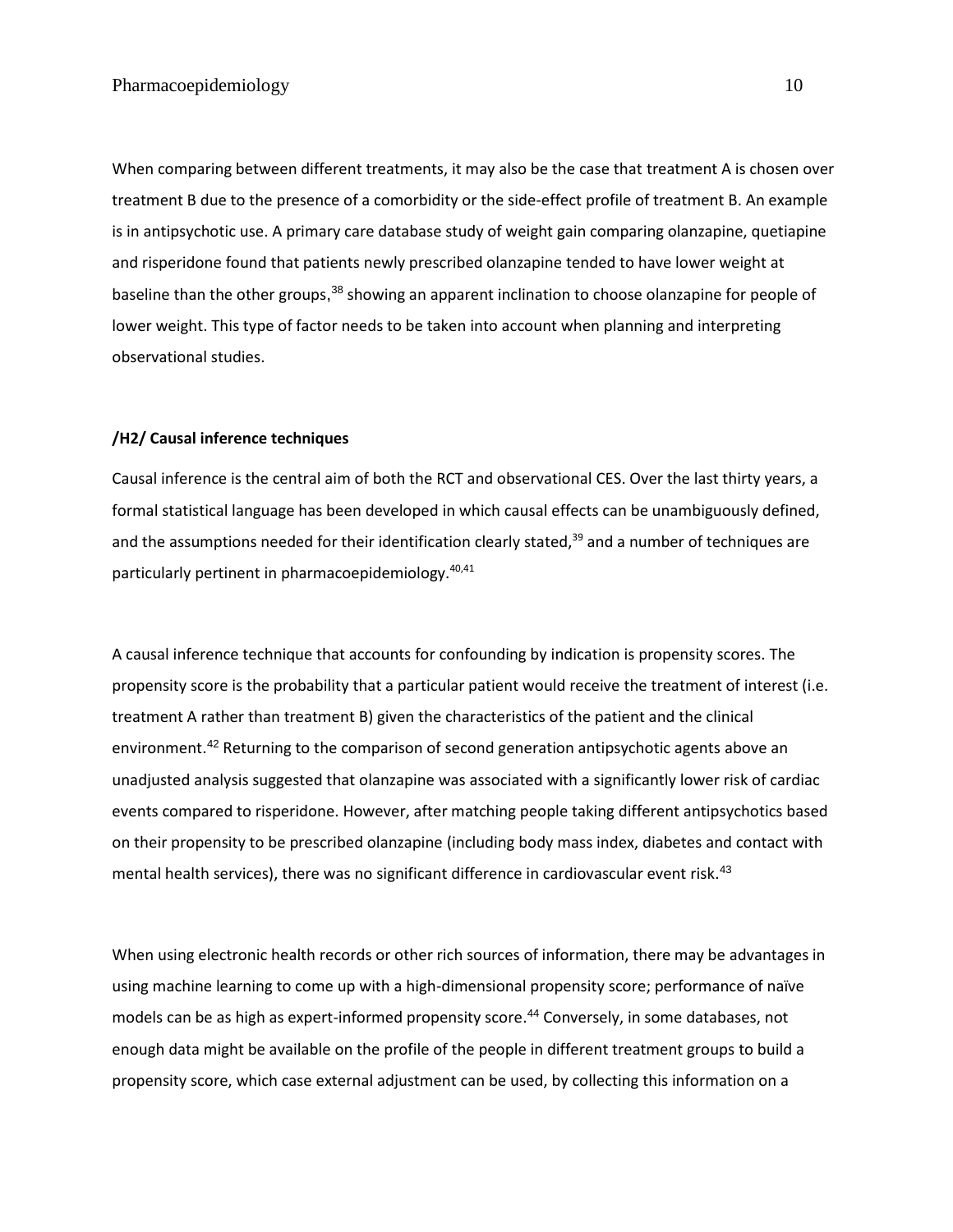subsample of individuals and using that to correct for unmeasured confounders in the main study.<sup>45</sup> Studies may also contain an extra arm that is a "negative control", defined by an exposure that is known to be unrelated to the outcome under study, in order to detect bias and confounding in the data source and model being used.<sup>51</sup> This was done when evaluating in utero exposure to SSRIs and foetal abnormalities by looking at the association of abnormalities with fathers' use of SSRI, which could not have an effect through the proposed pathway.<sup>15</sup>

Within-individual designs also address the issue of confounding by indication.<sup>46,47</sup> By having individuals acting as their own controls, all time-invariant confounding is eliminated. This approach has been used in the studies mentioned above regarding LAI antipsychotics<sup>29</sup> and repurposed agents for the treatment of severe mental illness<sup>32</sup>. It has also been used to solve the dilemma of comparison group for clozapine users outlined above, using data from Queensland Australia<sup>48</sup> and finding that continued clozapine use was associated with an average 0.71 fewer admissions (10 bed-days) over two years, compared to the two years prior to commencement.

Methods which have not been widely used in pharmacoepidemiology in mental health research, but are ripe for exploitation include instrumental variable approaches, including the sub-types of regression discontinuity designs and Mendelian randomisation. An instrumental variable is something that influences which treatment people receive, but has no independent or confounding relationship with the outcome, except by affecting the likelihood of the treatment. <sup>54</sup> Using the instrumental variable as a proxy for exposure can help remove confounding. Common instruments exploit inter-regional or interfacility availability of treatment, but regression discontinuity uses the presence of an artificial cut-off point on a continuous scale,<sup>40</sup> and Mendelian randomisation uses common genetic mutations.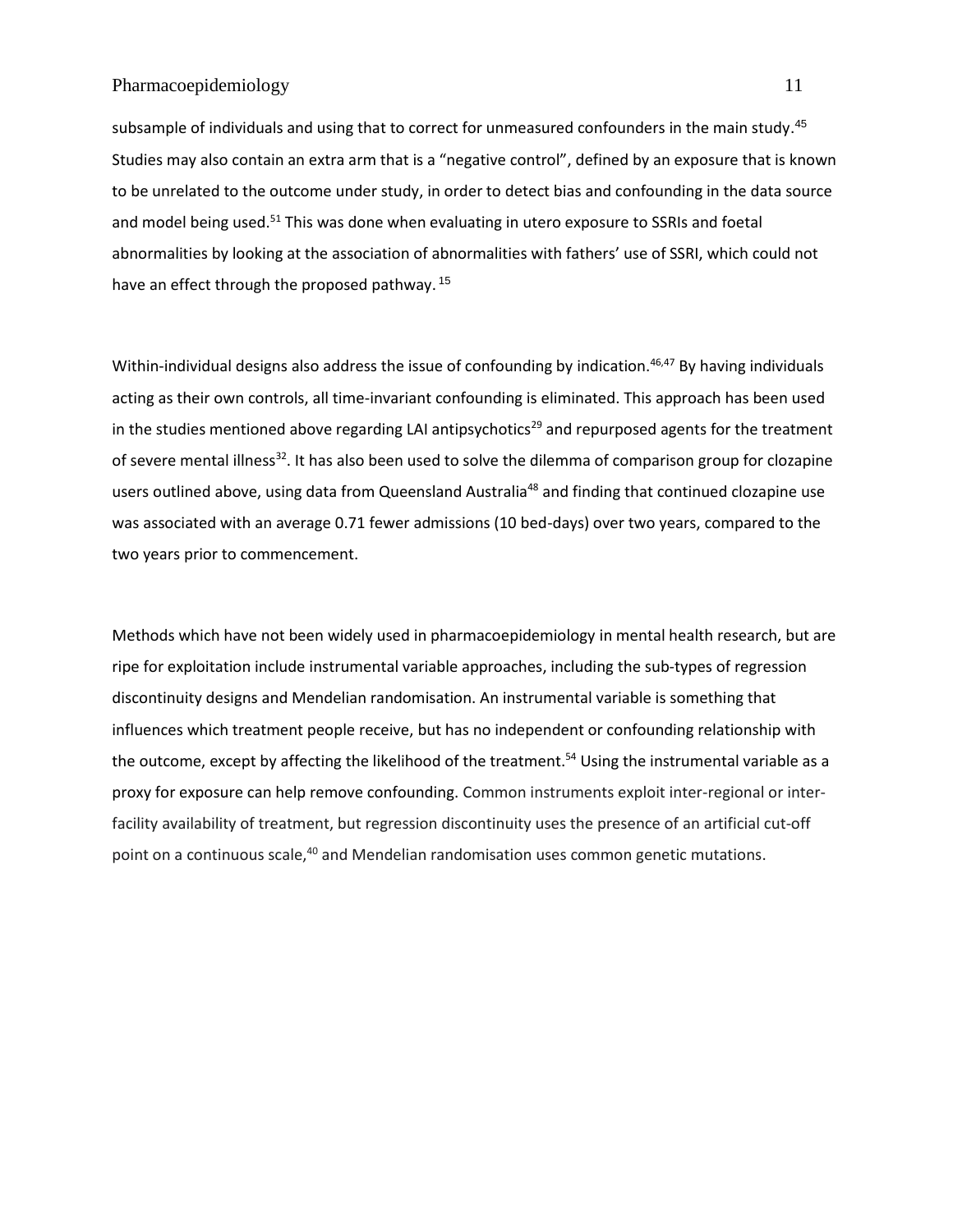#### **/H1/ Pharmacoepidemiology as an evidence base for guidelines**

Despite the progress made in terms of both data and analysis, and the unique strengths of pharmacoepidemiology, guidelines for clinical treatment still rely heavily on RCTs for their evidencebase, using an evidence pyramid that places RCTs above observational studies to justify not searching for observational research if any relevant RCT is found. However, RCTs may not be superior; observational CES can be complementary, or able to address different questions. The reliance on RCT is also reflected in the "research recommendations" included in guidelines, which frequently request RCTs unlikely to be feasible. For example, despite the difficulties described above in recruitment, retention, generalisability and lack of funding for trials of medication in common usage, the NICE 2014 schizophrenia guideline<sup>56</sup> contains a recommendation for RCTs to test the physical health benefits, risks and costs of discontinuing or reducing antipsychotic medication among young adults with first episode psychosis who have achieved remission. For these and other questions, time and energy may be wasted on underpowered RCTs that are unlikely to be definitive. Future guidelines may benefit from encouraging evidence from rigorous pharmacoepidemiology instead.

The situation may be improving however. The British Association for Psychopharmacology guidelines for bipolar disorder issued in 2016<sup>57</sup> did not follow the traditional evidence pyramid, the reason stated by the authors being that "this approach explicitly downgrades non-experimental descriptive studies of treatment effects in favour of any randomised controlled trial; in so doing, it confounds design with quality". They instead employed an approach based on the Cochrane Collaborations GRADE system<sup>58</sup> that downgrades findings from small inconclusive RCTs and upgrades findings from observational studies in large samples with strong quasi-experimental designs. Other BAP guidelines may follow this example.

In maximising the opportunity for their research to be identified and inform guidelines, researchers need to make sure that it is easily identifiable as a quasi-experimental design testing a particular medication for a particular indication. Observational research must also use outcomes that guideline writers and regulators consider important, as well as accounting for all covariates considered important. This can be a little opaque, but there are examples where researchers have worked with regulators to define these variables, such as the Innovative Medicines Initiative (IMI) Realworld Outcomes across the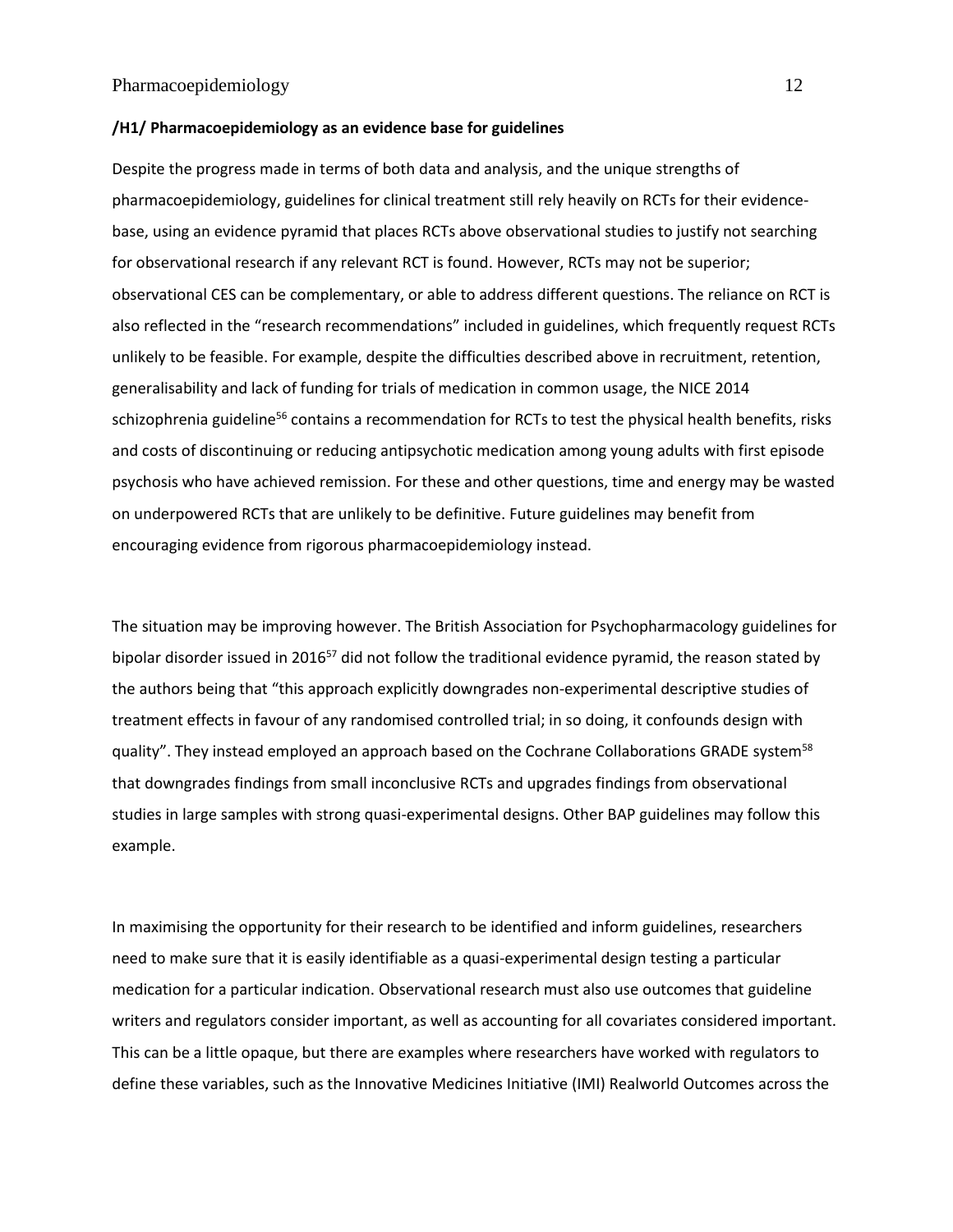Alzheimer's Disease spectrum (ROADMAP) project, which attempted to identify what real-world evidence would be required when a regulator was considering a medication for early Alzheimer's dementia. 59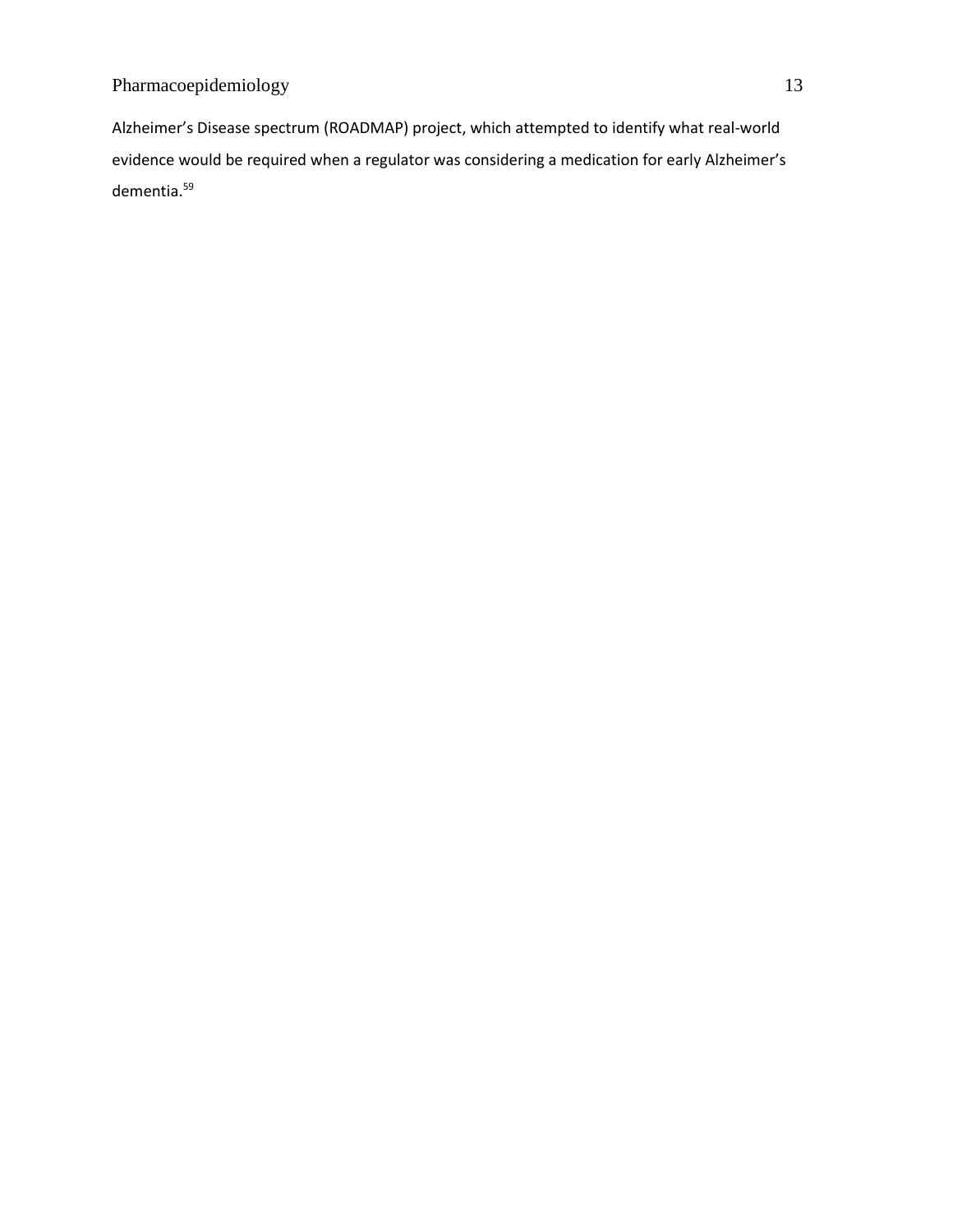## **/H1/ Future directions**

In the UK, there are signs of the way forwards for pharmacoepidemiology. The research charity MQ: Transforming Mental Health data science group<sup>60</sup>, aims to harness the power of UK data resources for mental health research by fostering collaboration and building capacity. A public-private partnership spear-headed by the Medical Research Council hosts a data-sharing platform, Dementias Platform UK,<sup>61</sup> providing quick access to multiple data sources for a single application, alongside a learning community. In February 2019 another platform project, supported by MQ, was launched supporting research into mental health in young people aged 10-24 years; this Adolescent Data Platform<sup>21</sup> will bring together billions of records in Secure Anonymous Information Linkage (SAIL). The next step may be a platform for mental health of all ages, possibly utilising resources from the MRC's Mental Health Data Pathfinder projects. <sup>62</sup> Any inclusion of prescription data would provide a valuable opportunity for pharmacoepidemiology research programmes.

Pharmacoepidemiology offers great advantage in reaching people who are under-represented in conventional research, is very cost-effective compared to conventional research, facilitates co-operation and open science. But "social license" is needed for the use of public and health data, and this requires researchers to earn the trust of both the public and health professionals.<sup>63,64</sup> Any new data platform must continue with public engagement that includes both the methods and the intended benefits, so that there is a two-way dialogue that promotes respect on both sides.<sup>65,66</sup>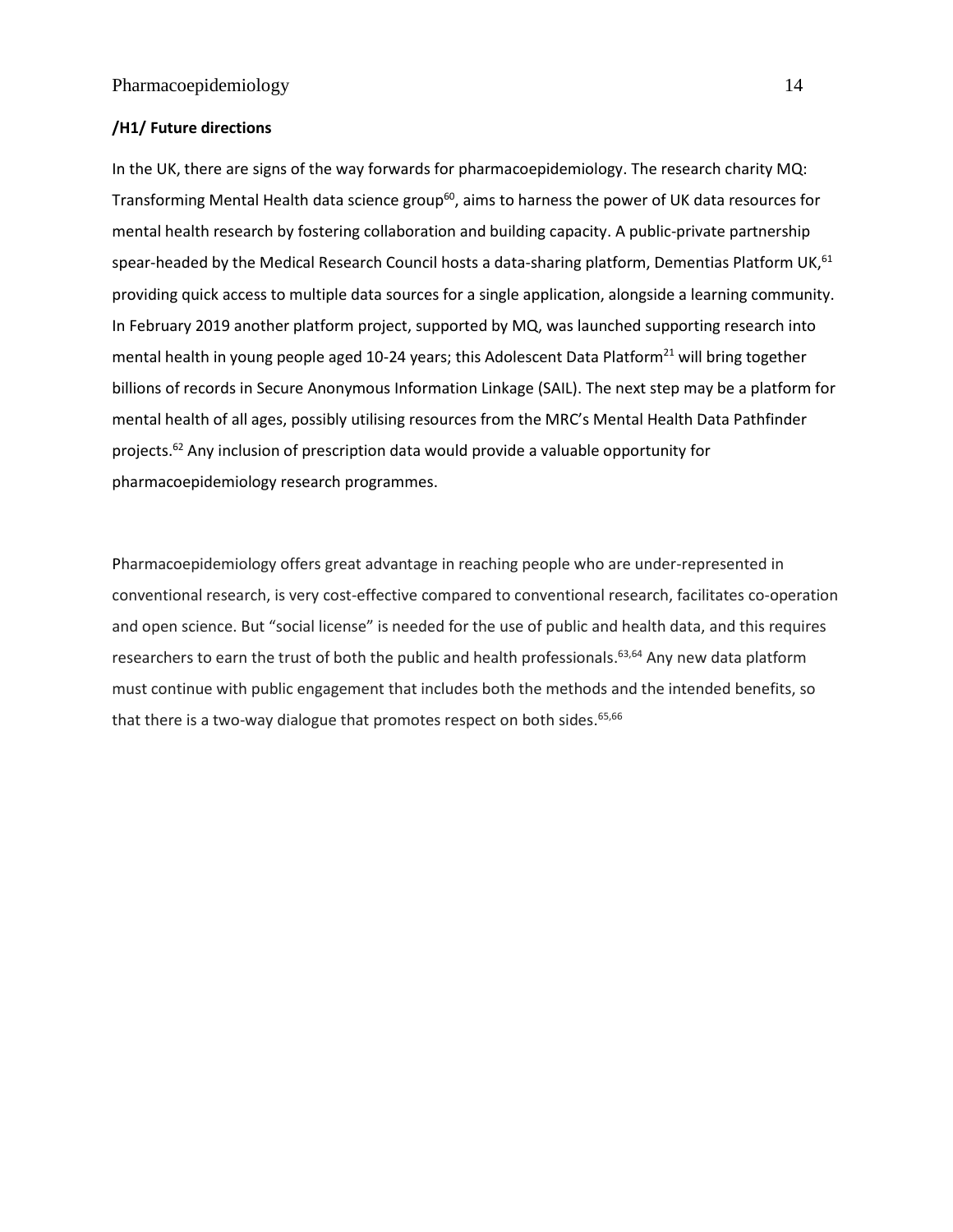## **/H1/Conclusions**

Although RCTs are the bedrock of evidence-based medicine, there are some questions that cannot or will never be answered by RCTs. Pharmacoepidemiology meanwhile is flourishing in a world of increasing digitalisation of information. This is true for all healthcare specialties, but there are particular advantages of the digital era and data science in areas as complex as mental health, especially given the difficult funding environment for mental health research. <sup>50</sup> The availability of data, however, is not sufficient for robust studies; the development of methodology to address the biases and confounding inherent in observational studies is also essential. Similarly, the presence of high-quality studies is insufficient to influence clinical practice unless decision-makers are engaged with the evidence. In order to make use of the new capabilities of pharmacoepidemiology there is therefore a need to build awareness in two groups: first, the clinical and academic community to build capacity to produce more robust evidence based on real-world needs; second, the clinical and policy community so that they are equipped to appraise and integrate emerging findings into practice for the benefit of the community.

#### **Author Contributions**

Concept- KD, JHM, AM; Design- KD, SF, JH, WL, JHM, DO; Content- All authors; Editing and Approval- All authors.

#### **Acknowledgements**

KD and RJS are funded by the National Institute for Health Research (NIHR) Biomedical Research Centre at South London and Maudsley NHS Foundation Trust and King's College London. JH is supported by the Wellcome Trust (211085/Z/18/Z). JH and DO are supported by the University College London Hospitals NIHR Biomedical Research Centre. AJ is funded by the Medical Research Council and MQ at Swansea University Medical School. WL is supported by the National Institute for Health Research (NIHR) Collaboration for Leadership in Applied Health Research and Care South West Peninsula. AM is supported by a Wellcome Trust Strategic Award (Reference 10436/Z/14/Z). The views expressed are those of the author(s) and not necessarily those of the NHS, the NIHR, the MRC, the Wellcome Trust, or the Department of Health and Social Care.

## **Declarations of interest**

All authors have completed an ICMJE Conflict of Interest form. The following was noted: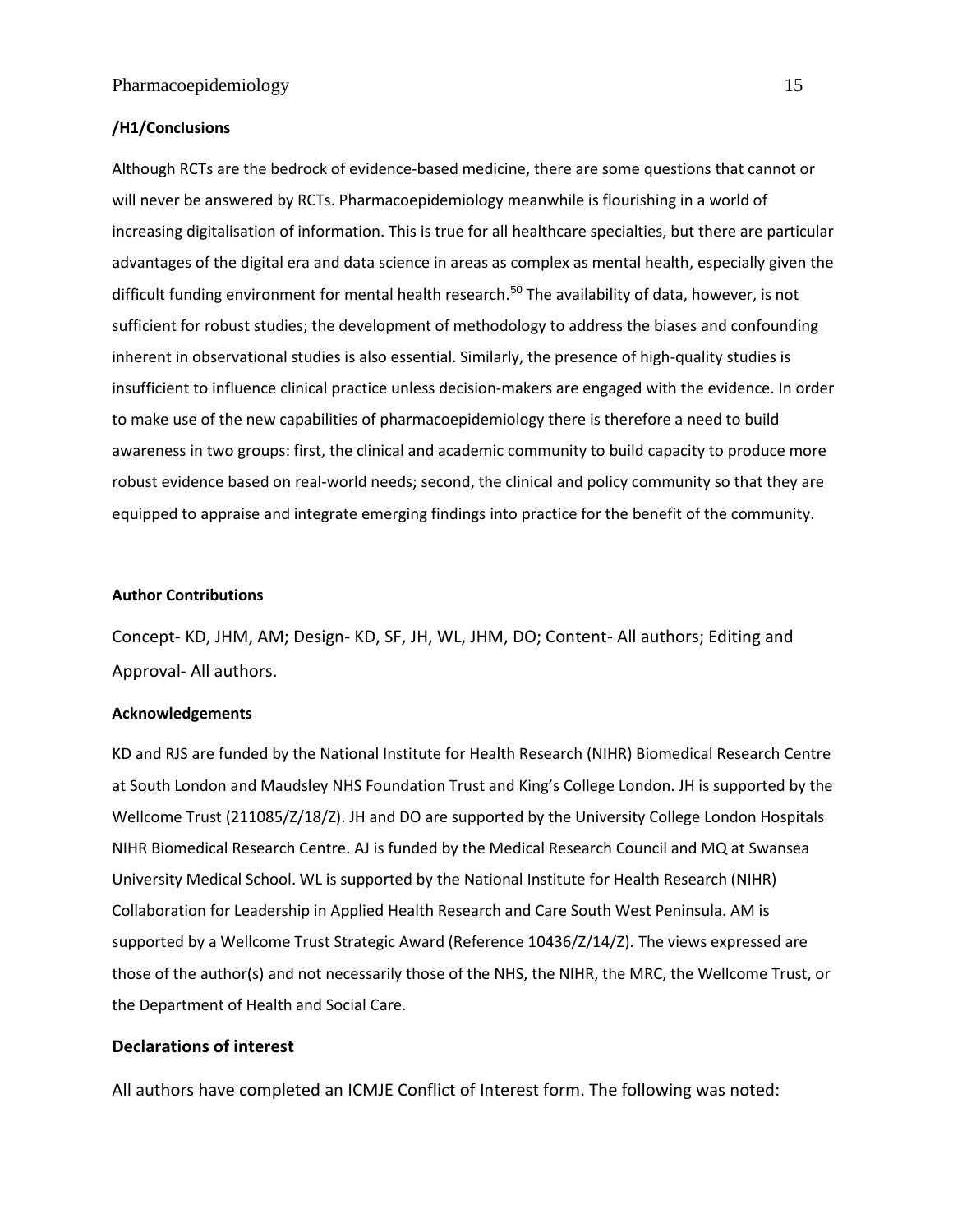No authors had any potential conflicts of interest to declare within this work.

SF reports grants, personal fees and non-financial support from Sunovian Pharamceuticals and Lundbeck , outside the submitted work; AM reports grants from The Sackler Trust, outside the submitted work; RJS reported receiving grants from Janssen and Roche and co-supervision of a PhD candidate with GlaxoSmithKline.

## **Role of funding source**

There was no specific funding for this paper. The authors were solely responsible for the design, writing and decision to submit.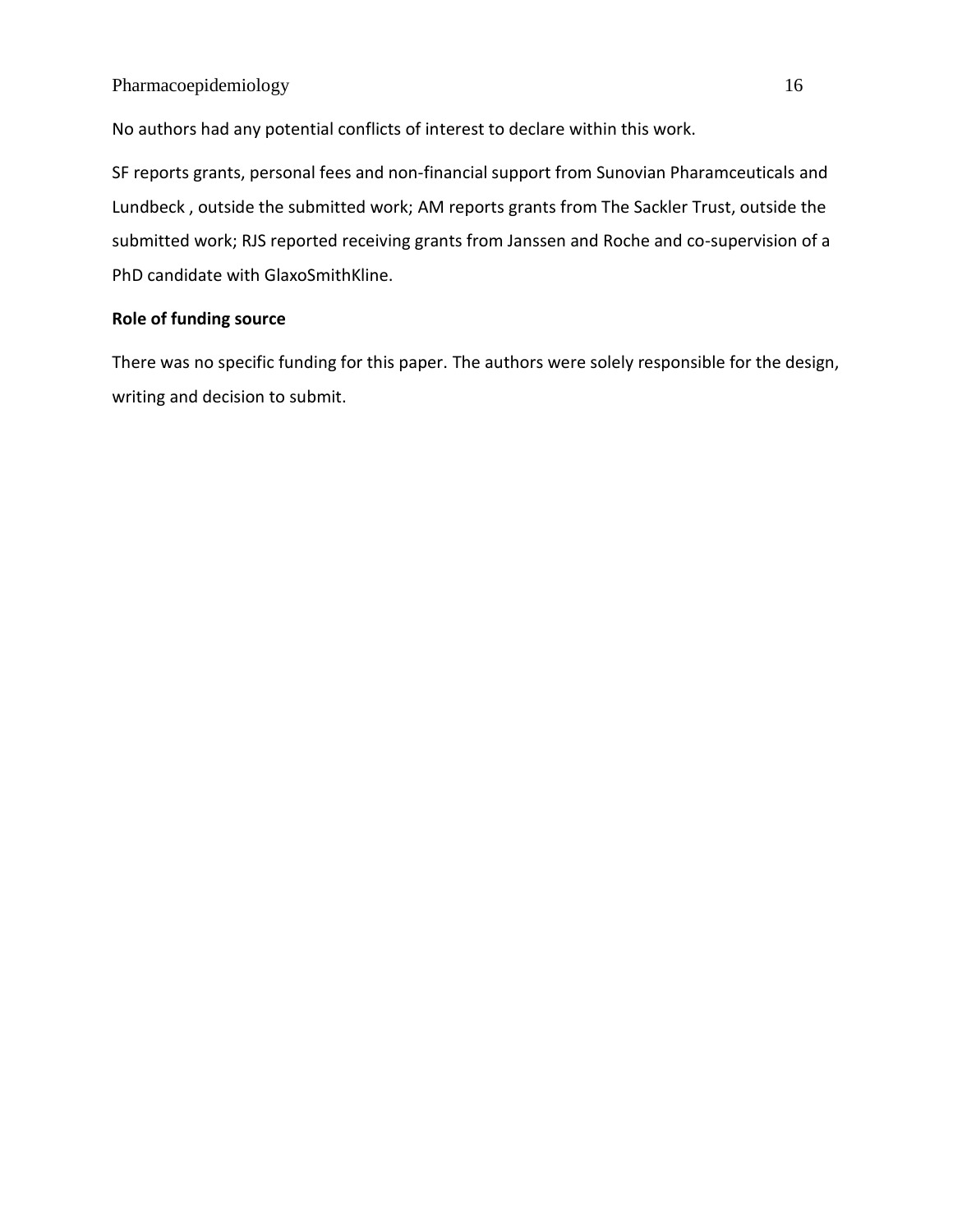#### References

1. Cole GD, Francis DP. Trials are best, ignore the rest: safety and efficacy of digoxin. *BMJ* 2015; **351**: h4662.

2. Furu K, Kieler H, Haglund B, et al. Selective serotonin reuptake inhibitors and venlafaxine in early pregnancy and risk of birth defects: population based cohort study and sibling design. *BMJ* 2015; **350**: h1798.

3. Hayes JF, Lundin A, Wicks S, et al. Association of Hydroxylmethyl Glutaryl Coenzyme A Reductase Inhibitors, L-Type Calcium Channel Antagonists, and Biguanides With Rates of Psychiatric Hospitalization and Self-Harm in Individuals With Serious Mental Illness. *JAMA Psychiatry* 2019: doi:10.1001/jamapsychiatry.2018.3907.

4. Miller M, Swanson SA, Azrael D, Pate V, Stürmer T. Antidepressant Dose, Age, and the Risk of Deliberate Self-harm. *JAMA Intern Med* 2014; **174**(6): 899-909.

5. Hayes JF, Marston L, Walters K, Geddes JR, King M, Osborn DP. Lithium vs. valproate vs. olanzapine vs. quetiapine as maintenance monotherapy for bipolar disorder: a population‐based UK cohort study using electronic health records. *World Psychiatry* 2016; **15**(1): 53-8.

6. Richardson K, Fox C, Maidment I, et al. Anticholinergic drugs and risk of dementia: case-control study. *BMJ* 2018; **361**: k1315.

7. Taylor CL, Stewart RJ, Howard LM. Relapse in the first three months postpartum in women with history of serious mental illness. *Schizophr Res* 2019; **204**: 46-54.

8. Bean DM, Wu H, Iqbal E, et al. Knowledge graph prediction of unknown adverse drug reactions and validation in electronic health records. *Sci Rep* 2017; **7**(1): 16416.

9. Chekroud AM, Zotti RJ, Shehzad Z, et al. Cross-trial prediction of treatment outcome in depression : a machine learning approach. *Lancet Psychiatry* 2016; **0366**(15): 18.

10. Johansen A, Holmen J, Stewart R, Bjerkeset O. Anxiety and depression symptoms in arterial hypertension: the influence of antihypertensive treatment. The HUNT study, Norway. *Eur J Epidemiol* 2012; **27**(1): 63-72.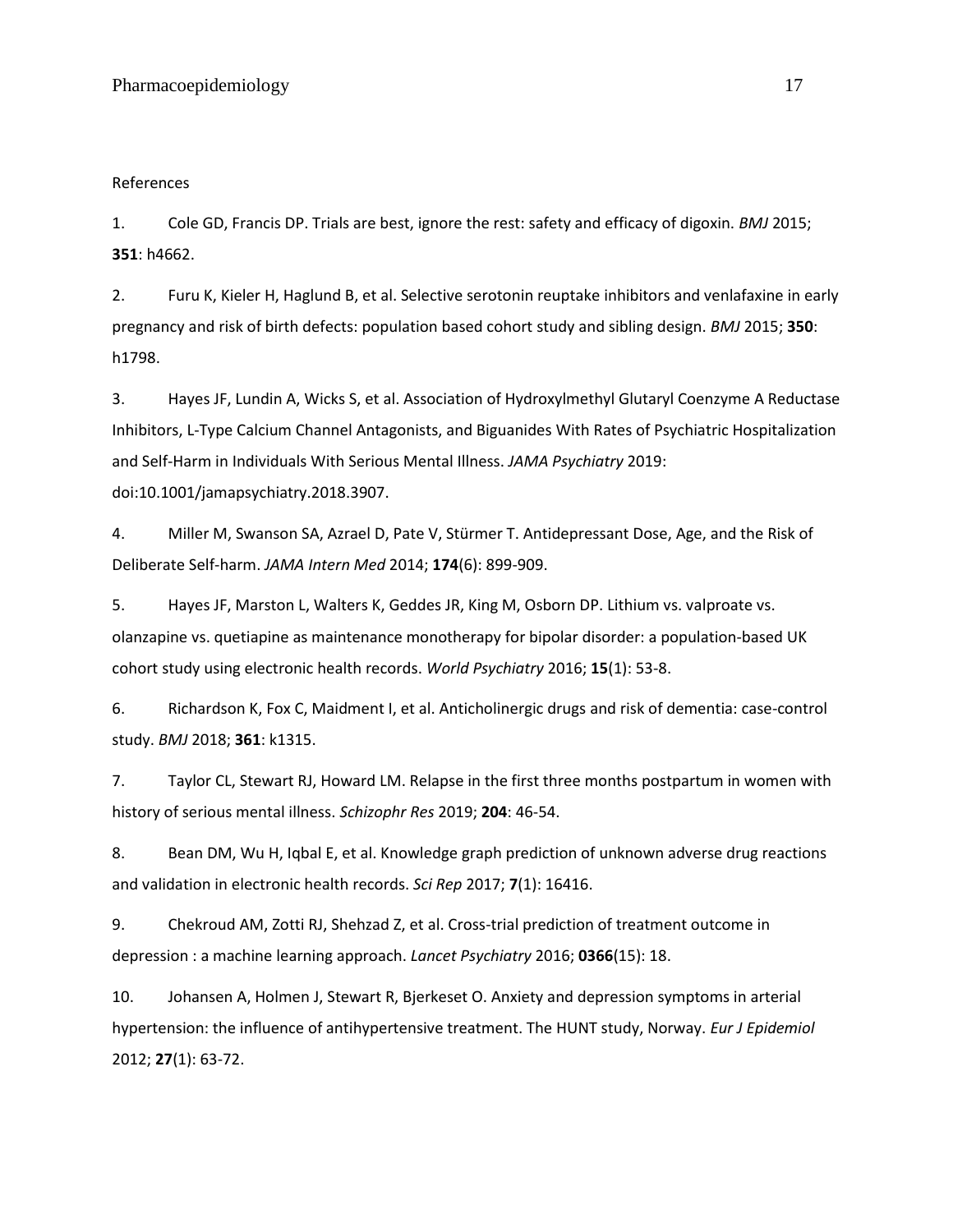11. Stewart CL, Rashid Z, Ranjan Y, Sun S, Dobson RJB, Folarin AA. RADAR-base: Major Depressive Disorder and Epilepsy Case Studies. Proceedings of the 2018 ACM International Joint Conference and 2018 International Symposium on Pervasive and Ubiquitous Computing and Wearable Computers. Singapore, Singapore: ACM; 2018. p. 1735-43.

12. Bothwell LE, Greene JA, Podolsky SH, Jones DS. Assessing the gold standard—lessons from the history of RCTs. *N Engl J Med* 2016; (374).

13. Jones PB, Barnes TR, Davies L, et al. Randomized controlled trial of the effect on Quality of Life of second-vs first-generation antipsychotic drugs in schizophrenia: Cost Utility of the Latest Antipsychotic Drugs in Schizophrenia Study (CUtLASS 1). *Arch Gen Psychiatry* 2006; **63**(10): 1079-87.

14. The BALANCE investigators and collaborators. Lithium plus valproate combination therapy versus monotherapy for relapse prevention in bipolar I disorder (BALANCE): a randomised open-label trial. *The Lancet* 2010; **375**(9712): 385-95.

15. Geddes JR, Rendell JM, Goodwin GM. BALANCE: a large simple trial of maintenance treatment for bipolar disorder. *World Psychiatry* 2002; **1**(1): 48-51.

16. Shepherd V. Research involving adults lacking capacity to consent: the impact of research regulation on 'evidence biased' medicine. *BMC Medical Ethics* 2016; **17**(1): 55.

17. Perera G, Broadbent M, Callard F, et al. Cohort profile of the South London and Maudsley NHS Foundation Trust Biomedical Research Centre (SLaM BRC) case register: current status and recent enhancement of an electronic mental health record-derived data resource. *BMJ Open* 2016; **6**(3): e008721.

18. Mace S, Dzahini O, Cornelius V, Anthony D, Stewart R, Taylor D. Antipsychotic use and unexpected death: a hospital-based case–control study. *Acta Psychiatr Scand* 2015; **132**(6): 479-88.

19. Cho J, Hayes RD, Jewell A, et al. Clozapine and all-cause mortality in treatment-resistant schizophrenia: a historical cohort study. *Acta Psychiatr Scand* 2018.

20. Downs J, Gilbert R, Hayes RD, Hotopf M, Ford T. Linking health and education data to plan and evaluate services for children. *Arch Dis Child* 2017; **102**(7): 599-602.

21. Wood S, Rees S, Wang T, Marchant A, Akbari A, John A. Child Health Clinical Outcome Review Programme: The Mental Healthcare of Young People and Young Adults. *Int J Popul Data Sci* 2018; **3**(4).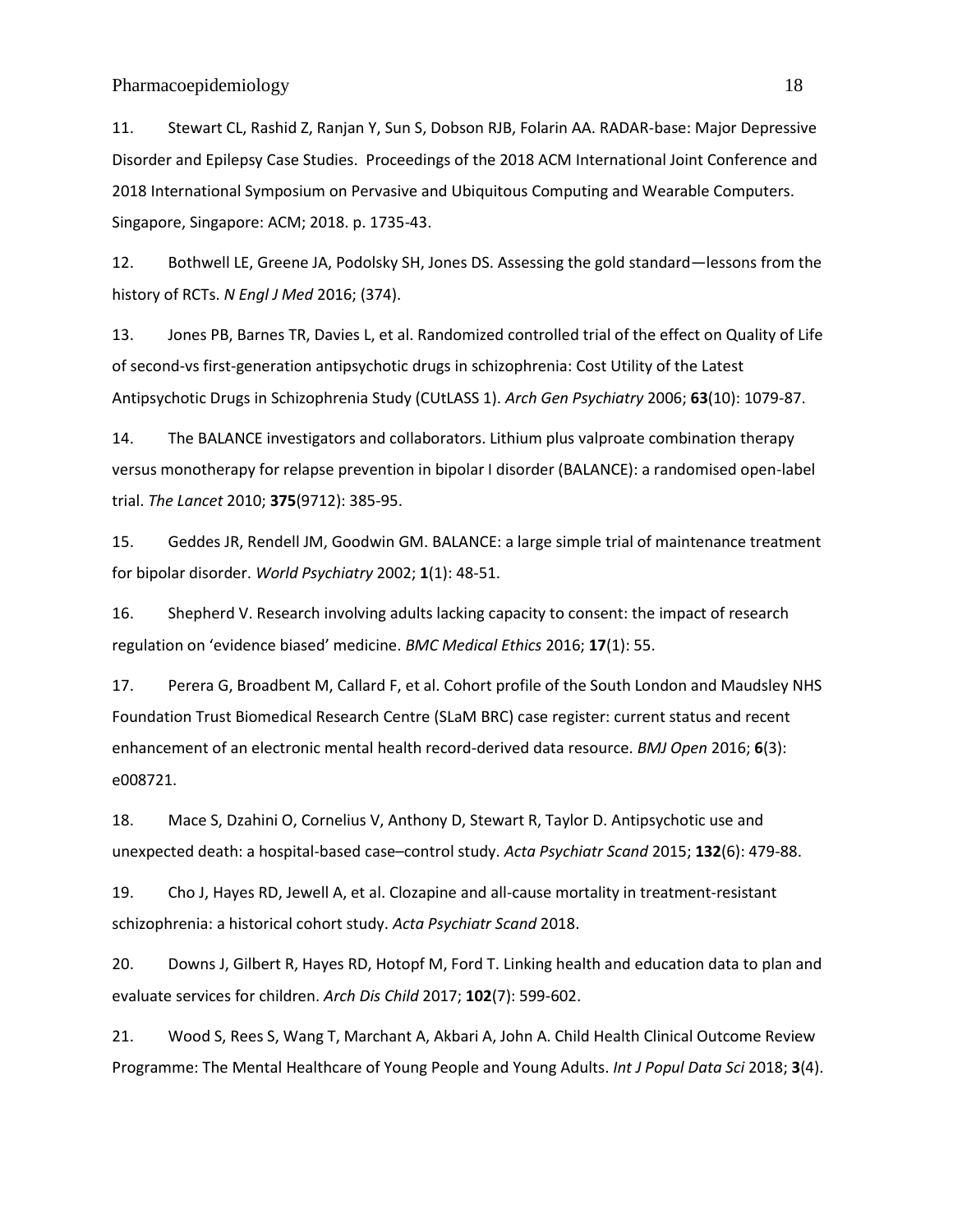22. Zipursky J, Juurlink DN. Studying Drug Safety in the Real WorldStudying Drug Safety in the Real WorldResearch. *JAMA Intern Med* 2018; **178**(11): 1533-4.

23. Malik S, Lally J, Ajnakina O, et al. Sodium valproate and clozapine induced neutropenia: a case control study using register data. *J Schizophr Res* 2018; **195**: 267-73.

24. McCoy T. A Data Driven Approach to Identification of Delioriogenic Medications. Academy of Psychosomatic Medicine. Austin, Texas; 2016.

25. Law SWY, Wong AYS, Anand S, Wong ICK, Chan EW. Neuropsychiatric Events Associated with Leukotriene-Modifying Agents: A Systematic Review. *Drug Safety* 2018; **41**(3): 253-65.

26. Rush AJ, Trivedi MH, Wisniewski SR, et al. Acute and Longer-Term Outcomes in Depressed Outpatients Requiring One or Several Treatment Steps: A STAR\*D Report. *Am J Psychiatry* 2006; **163**(11): 1905-17.

27. Iniesta R, Malki K, Maier W, et al. Combining clinical variables to optimize prediction of antidepressant treatment outcomes. *J Psychiatr Res* 2016.

28. John A, Marchant A, Fone D, et al. Recent trends in primary-care antidepressant prescribing to children and young people: an e-cohort study. *Psychological medicine* 2016; **46**(16): 3315-27.

29. Rosenheck RA, Krystal JH, Lew R, et al. Long-Acting Risperidone and Oral Antipsychotics in Unstable Schizophrenia. *N Engl J Med* 2011; **364**(9): 842-51.

30. Kishimoto T, Nitta M, Borenstein M, Kane JM, Correll CU. Long-acting injectable versus oral antipsychotics in schizophrenia: a systematic review and meta-analysis of mirror-image studies. *J Clin Psychiatry* 2013; **74**(10).

31. Speich B, von Niederhäusern B, Blum CA, et al. Retrospective assessment of resource use and costs in two investigator-initiated randomized trials exemplified a comprehensive cost item list. *Journal of Clinical Epidemiology* 2018; **96**: 73-83.

32. Martin L, Hutchens M, Hawkins C, Radnov A. How much do clinical trials cost? *Nat Rev Drug Discov* 2017; **16**: 381.

33. Farooq S, Taylor M. Clozapine: dangerous orphan or neglected friend? *Br J Psychiatry* 2011; **198**(4): 247-9.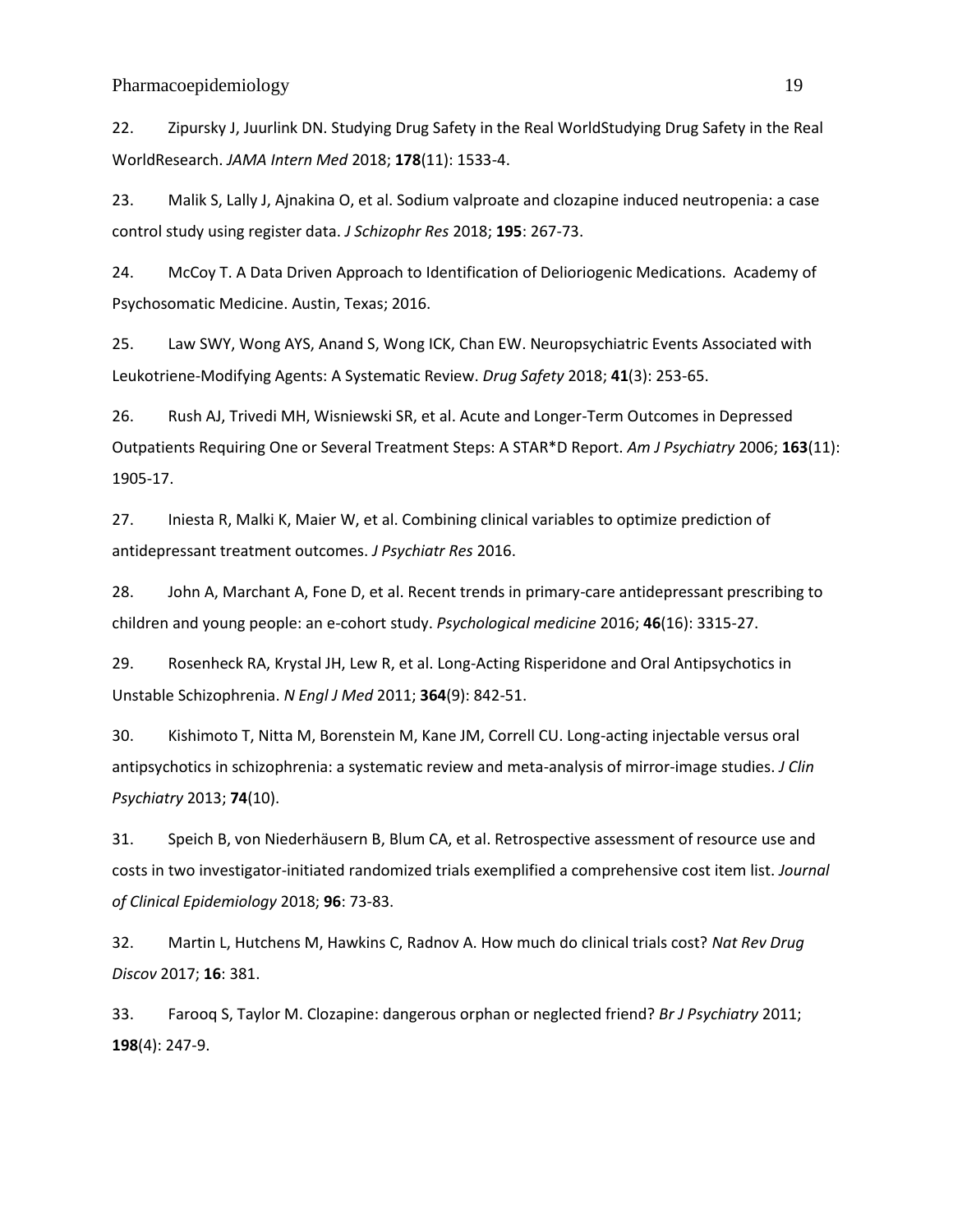34. McGauran N, Wieseler B, Kreis J, Schüler Y-B, Kölsch H, Kaiser T. Reporting bias in medical research-a narrative review. *Trials* 2010; **11**(1): 37.

35. Whittington CJ, Kendall T, Fonagy P, Cottrell D, Cotgrove A, Boddington E. Selective serotonin reuptake inhibitors in childhood depression: systematic review of published versus unpublished data. *The Lancet* 2004; **363**(9418): 1341-5.

36. Kadra G, Stewart R, Shetty H, et al. Antipsychotic polypharmacy prescribing and risk of hospital readmission. *Psychopharmacology* 2018; **235**(1): 281-9.

37. Sharma M, Nazareth I, Petersen I. Observational studies of treatment effectiveness: worthwhile or worthless? *Clinical Epidemiology* 2018; **11**: 35-42.

38. Uddin MJ, Groenwold RH, Ali MS, et al. Methods to control for unmeasured confounding in pharmacoepidemiology: an overview. *Int J Clin Pharm* 2016; **38**(3): 714-23.

39. The European Network of Centres for Pharmacoepidemiology and Pharmacovigilance (ENCePP). Guide on Methodological Standards in Pharmacoepidemiology (Revision 7). EMA/95098/2010, 2018, available a[t http://www.encepp.eu/standards\\_and\\_guidances](http://www.encepp.eu/standards_and_guidances) (accessed 21 March 2019)

40. Zhang X, Faries DE, Li H, Stamey JD, Imbens GW. Addressing unmeasured confounding in comparative observational research. *Pharmacoepidemiol Drug Saf* 2018; **27**(4): 373-82.

41. Andrade C. Antidepressants and Atrial Fibrillation: The Importance of Resourceful Statistical Approaches to Address Confounding by Indication. *J Clin Psychiatry*, 2019. https://doi.org/10.4088/JCP.19f12729 (accessed 16 March 2019).

42. John A, McGregor J, Fone D, et al. Case-finding for common mental disorders of anxiety and depression in primary care: an external validation of routinely collected data. *BMC medical informatics and decision making* 2016; **16**: 35.

43. Davis KA, Sudlow CL, Hotopf M. Can mental health diagnoses in administrative data be used for research? A systematic review of the accuracy of routinely collected diagnoses. *BMC Psychiatry* 2016; **16**(1): 263.

44. Osborn DPJ, Petersen I, Beckley N, Walters K, Nazareth I, Hayes J. Weight change over two years in people prescribed olanzapine, quetiapine and risperidone in UK primary care: Cohort study in THIN, a UK primary care database. *J Psychopharmacol* 2018; **32**(10): 1098-103.

45. Kendler KS. Causal inference in psychiatric epidemiology. *JAMA Psychiatry* 2017; **74**(6): 561.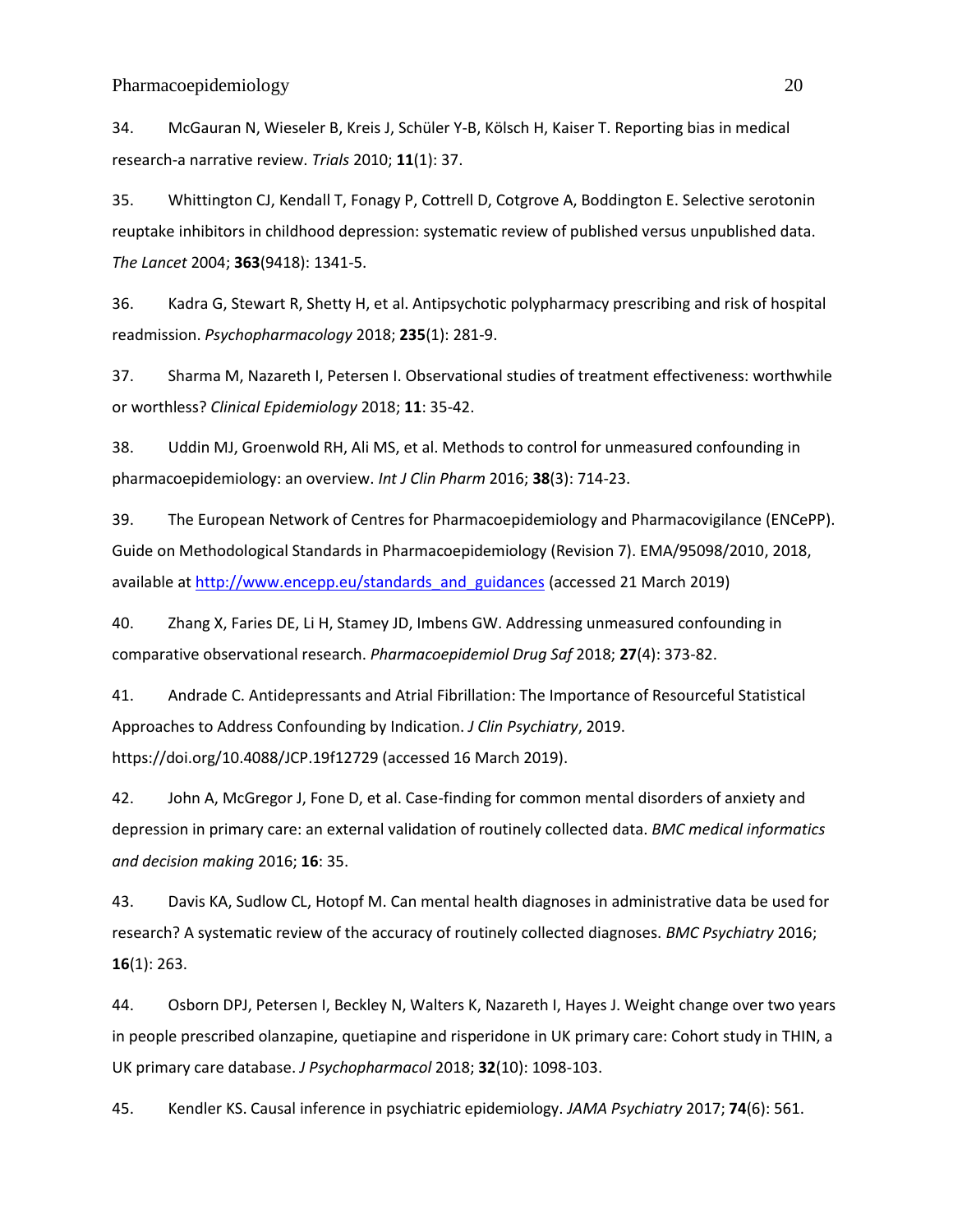46. Frick, Rehm. Can We Establish Causality with Statistical Analyses? The Example of Epidemiology. In: Widermann, Eye, eds. Statistics and Causality; 2016.

47. Haukoos JS, Lewis RJ. The Propensity Score. *JAMA* 2015; **314**(15): 1637-8.

48. Osborn DPJ, Marston L, Nazareth I, King MB, Petersen I, Walters K. Relative risks of cardiovascular disease in people prescribed olanzapine, risperidone and quetiapine. *Schizophr Res* 2017; **183**: 116-23.

49. Low YS, Gallego B, Shah NH. Comparing high-dimensional confounder control methods for rapid cohort studies from electronic health records. *J Comp Eff Res* 2016; **5**(2): 179-92.

50. Schneeweiss S. Developments in Post-marketing Comparative Effectiveness Research. *Clin Pharmacol Ther* 2007; **82**(2): 143-56.

51. Lipsitch M, Tchetgen ET, Cohen T. Negative controls: a tool for detecting confounding and bias in observational studies. *Epidemiology* 2010; **21**(3): 383.

52. Petersen I, Douglas I, Whitaker H. Self controlled case series methods: an alternative to standard epidemiological study designs. *BMJ* 2016; **354**: i4515.

53. Siskind D, Reddel T, MacCabe J, Kisely S. The impact of clozapine initiation and cessation on psychiatric hospital admissions and bed days: a mirror image cohort study. *Psychopharmacology* 2019: 1-5.

54. Brookhart MA, Rassen JA, Schneeweiss S. Instrumental variable methods in comparative safety and effectiveness research. *Pharmacoepidemiol Drug Saf* 2010; **19**(6): 537-54.

55. Bell H, Wailoo A, Hernandez M, et al. The use of real world data for the estimation of treatment effects in NICE decision making. NICE DSU technical support document, 2016, available at <http://nicedsu.org.uk/methods-development/real-world-data> (accessed 21 March 2019).

56. National Collaborating Centre for Mental Health. Psychosis and Schizophrenia in Adults, 2014, available a[t https://www.nice.org.uk/guidance/cg178](https://www.nice.org.uk/guidance/cg178) (accessed 21 March 2019).

57. Goodwin G, Haddad P, Ferrier I, et al. Evidence-based guidelines for treating bipolar disorder: Revised third edition recommendations from the British Association for Psychopharmacology. *J Psychopharmacol* 2016; **30**(6): 495-553.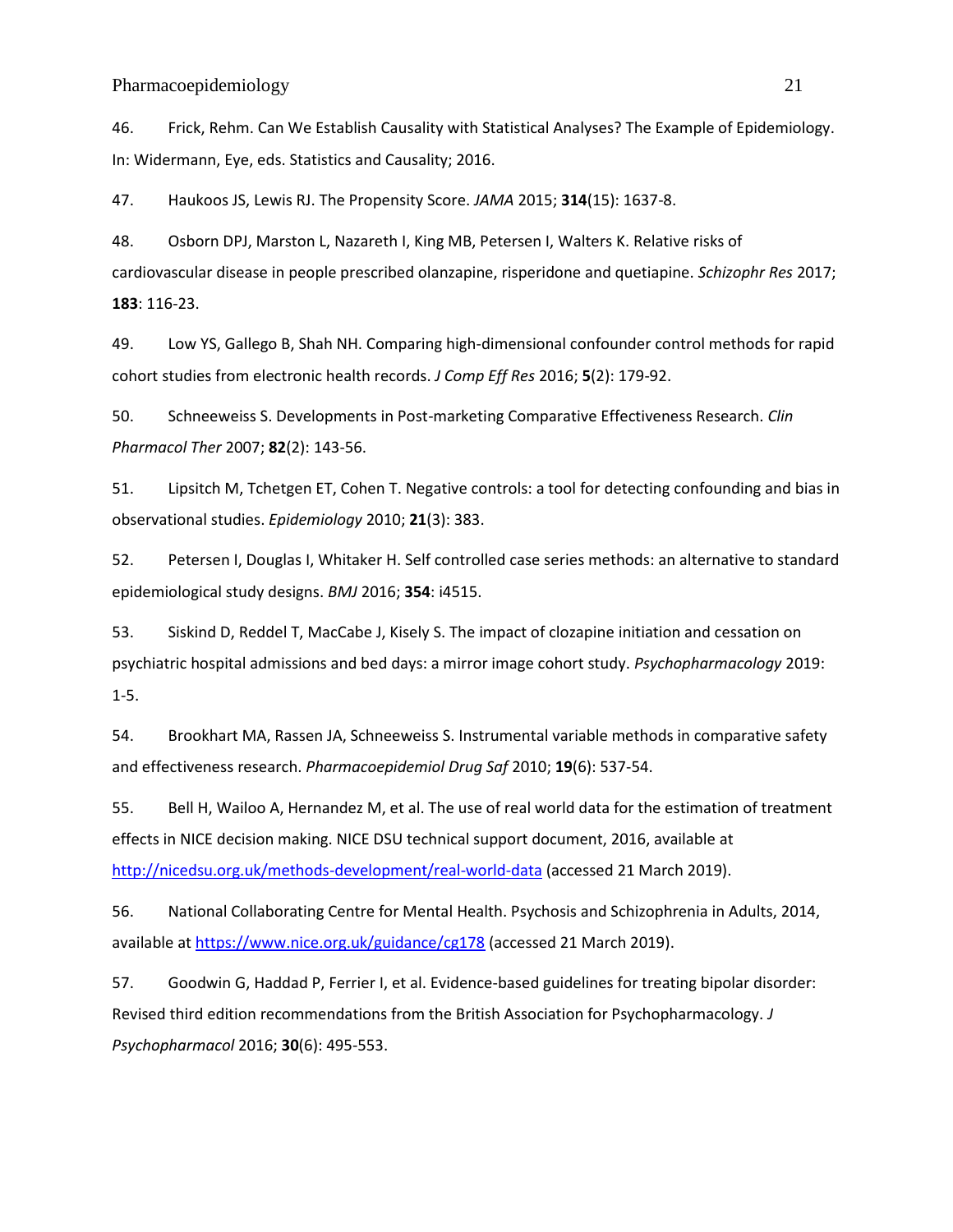58. Authors. General Methods for Cochrane Reviews: Interpreting results and drawing conclusions. In: Higgins J, Green S, eds. Cochrane Handbook for Systematic Reviews of Interventions Version 5\_1, 2011, available from [www.handbook.cochrane.org](http://www.handbook.cochrane.org/) (accessed 21 March 2019).

59. Bouvy JC, Jonsson P, O'Rourke D, et al. Regulatory and Health Technology Assessment Considerations for Disease-Modifying Drugs in Alzheimer's Disease. *CNS Drugs* 2018; **32**(12): 1085-90.

60. MQ: Transforming mental health through research. Data Science. 2019. <https://www.mqmentalhealth.org/articles/data-science> (accessed 21 March 2019).

61. Dementia Platform UK. Homepage. 2019. [https://www.dementiasplatform.uk](https://www.dementiasplatform.uk/) (accessed 21 March 2019).

62. Council MR. Making best use of Big Data: MRC Mental Health Pathfinder Awards. 2019 <https://mrc.ukri.org/news/browse/making-best-use-of-big-data> (accessed 21 March 2019).

63. Nuffield Council on Bioethics. The collection, linking and use of data in biomedical research and health care: ethical issues, 2015, available at<http://nuffieldbioethics.org/project/biological-health-data> (accessed 21 March 2019).

64. Mittelstadt BD, Floridi L. The Ethics of Big Data: Current and Foreseeable Issues in Biomedical Contexts. *Sci Eng Ethics* 2016; **22**(2): 303-41.

65. The Farr Institute of Health Informatics Research. #Data Saves Lives. 2018. [www.datasaveslives.info](http://www.datasaveslives.info/) (accessed 21 March 2019).

66. Aitken M, Tully MP, Porteous C, et al. Consensus Statement on Public Involvement and Engagement with Data-Intensive Health Research. *Int J Popul Data Sci* 2019; **4**(1).

67. MQ: Transforming Mental Health. UK Mental Health Research Funding, 2019, available at <https://www.mqmentalhealth.org/research/research-funding-landscape> (accessed 21 March 2019).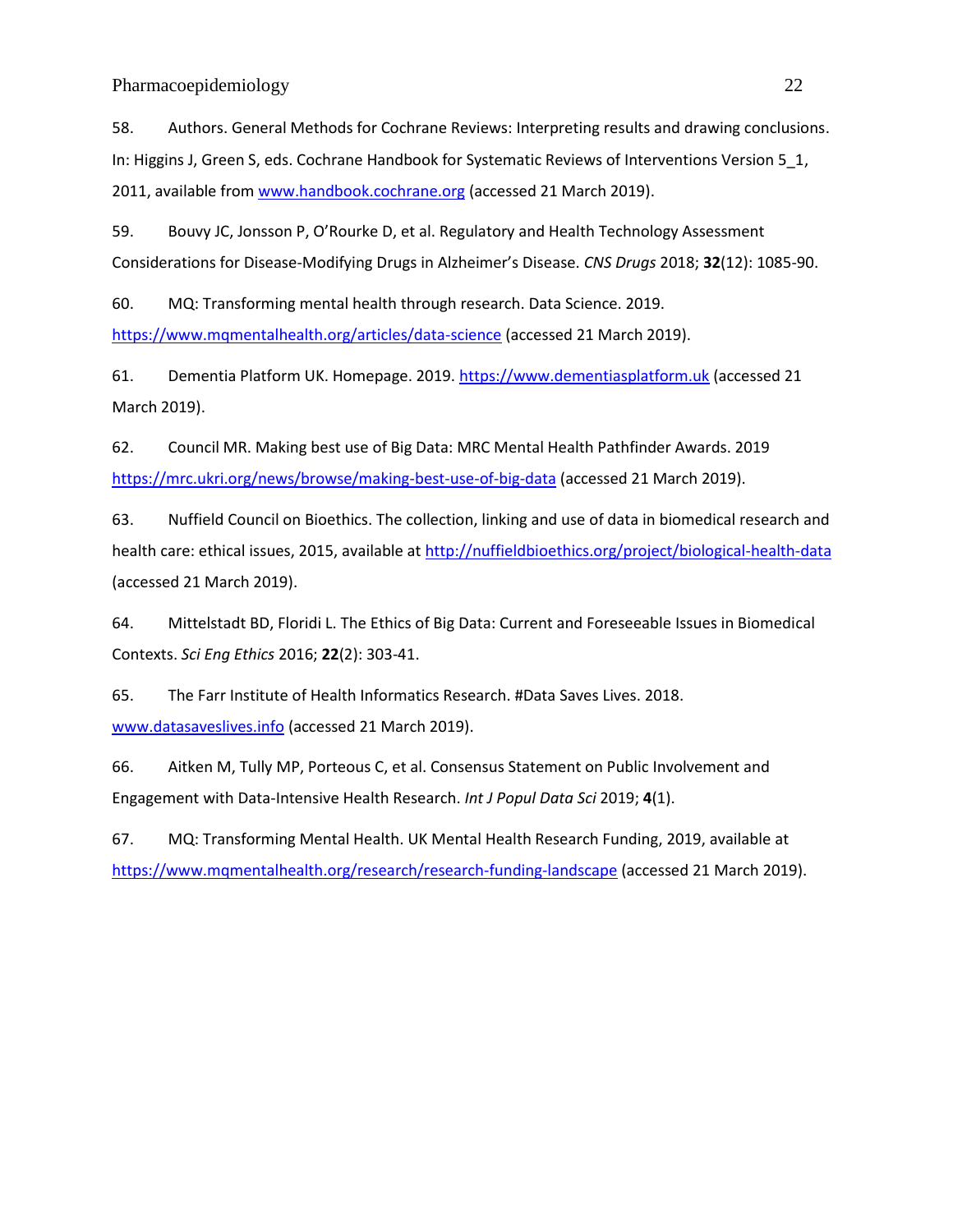| Box 1: Data sources for pharmacoepidemiology with features and examples of use |                                                                         |                                                                                                                                                 |                                                                                                                                              |  |  |  |
|--------------------------------------------------------------------------------|-------------------------------------------------------------------------|-------------------------------------------------------------------------------------------------------------------------------------------------|----------------------------------------------------------------------------------------------------------------------------------------------|--|--|--|
| <b>Data Source</b><br><b>Type</b>                                              | <b>Examples</b>                                                         | <b>Features</b>                                                                                                                                 | <b>Exemplar study/studies</b>                                                                                                                |  |  |  |
| Population                                                                     | Nordic health                                                           | Wide coverage of general                                                                                                                        | Do antidepressants taken in                                                                                                                  |  |  |  |
| <b>Databases</b>                                                               | registers: Denmark,<br>Finland, Iceland,<br>Norway, and Sweden          | population. Many stretch<br>back many decades.                                                                                                  | pregnancy increase the risk of<br>birth defects? Furu et al 2015<br>using combined Nordic<br>registers <sup>15</sup>                         |  |  |  |
|                                                                                | Linked databases in                                                     | Large numbers to detect<br>small signals or in rare sub-                                                                                        |                                                                                                                                              |  |  |  |
|                                                                                | Ontario, Canada                                                         | groups.                                                                                                                                         | Can commonly prescribed<br>medication for physical health<br>help people with psychiatric                                                    |  |  |  |
|                                                                                | Western Australia<br>administrative<br>databases                        | Data consists of indices of<br>healthcare usage, coded<br>diagnoses and<br>prescriptions - frequently<br>linked to other public<br>information. | illness? Hayes et al 2019 using<br>Swedish register <sup>3</sup>                                                                             |  |  |  |
| <b>Reimbursement</b><br><b>Databases</b>                                       | Gmünder ErsatzKasse<br>(GEK), Germany                                   | Large numbers to detect<br>small signals or in rare sub-<br>groups.                                                                             | Is risk of self harm affected by<br>the type of antidepressant, the<br>dose, and the age of the<br>patient? Miller et al 2014 using          |  |  |  |
|                                                                                | Longitudinal Health<br>Insurance Database of<br>Taiwan                  | Data consists of indices of<br>healthcare usage, coded<br>diagnoses and<br>prescriptions.                                                       | PharMetrics <sup>4</sup>                                                                                                                     |  |  |  |
|                                                                                | Medicare / Medicaid,<br>USA (public)                                    |                                                                                                                                                 |                                                                                                                                              |  |  |  |
|                                                                                |                                                                         | Biases can be introduced<br>by reimbursement policies.                                                                                          |                                                                                                                                              |  |  |  |
|                                                                                | PharMetrics / Market<br>Scan, USA<br>(commercial)                       |                                                                                                                                                 |                                                                                                                                              |  |  |  |
| <b>Electronic Health</b><br><b>Records</b><br>(structured info)                | <b>Canadian Primary Care</b><br><b>Sentinel Surveillance</b><br>Network | Coverage of those people<br>accessing care, good for<br>most purposes. Temporal<br>coverage varies, but up to<br>20 years in UK primary         | Which mood stabiliser is best<br>for bipolar disorder? Hayes et al<br>2016 using THIN <sup>5</sup>                                           |  |  |  |
|                                                                                | The Health<br><b>Improvement Network</b><br>(THIN), UK.                 | care.<br>Data usually includes<br>coded problems and<br>treatments.                                                                             | Do anticholinergic medications<br>increase the long-term risk of<br>developing dementia?<br>Richardson et al 2018 using<br>CPRD <sup>6</sup> |  |  |  |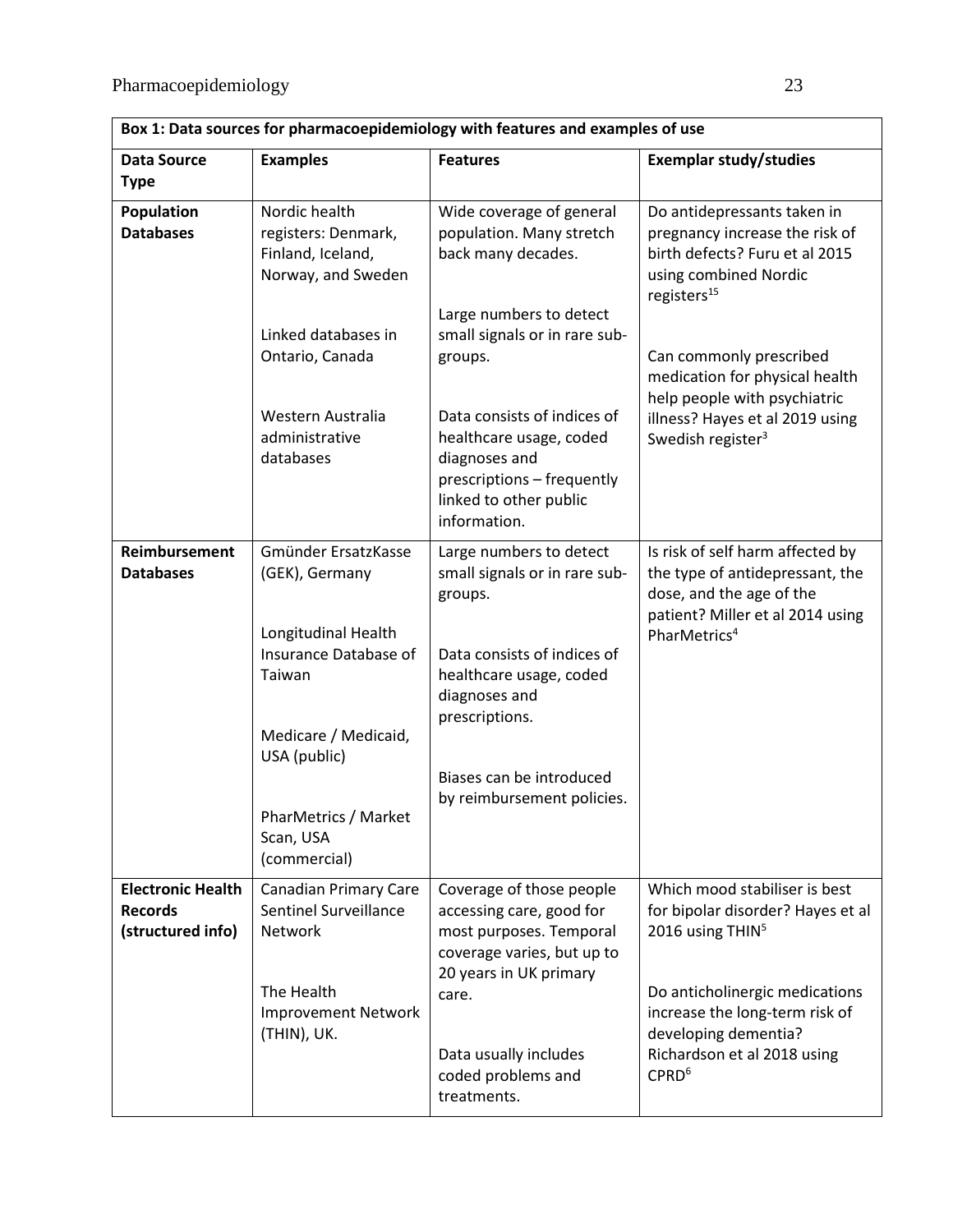|                                                                                                    | <b>Clinical Practice</b><br>Research Database<br>(CPRD), UK.<br>Secure Anonymous<br><b>Information Linkage</b><br>(SAIL), UK.                                                                                                                                                          | Data entry dependent<br>upon clinicians. Different<br>systems tend to collect<br>different information, and<br>this may change over time.<br>Coding patterns can also<br>change over time.                                                                                                  |                                                                                                                                                                                                                    |
|----------------------------------------------------------------------------------------------------|----------------------------------------------------------------------------------------------------------------------------------------------------------------------------------------------------------------------------------------------------------------------------------------|---------------------------------------------------------------------------------------------------------------------------------------------------------------------------------------------------------------------------------------------------------------------------------------------|--------------------------------------------------------------------------------------------------------------------------------------------------------------------------------------------------------------------|
| <b>Electronic Health</b><br><b>Records (with</b><br><b>Natural</b><br>Language<br>Processing, NLP) | South Verona<br>Psychiatric Case<br>Register<br><b>Clinical Record</b><br><b>Interactive Search</b><br>(CRIS), UK                                                                                                                                                                      | Coverage of those people<br>eligible for and accessing<br>care.<br>Data still dependent on<br>clinician, but coded data<br>supplemented by free text,                                                                                                                                       | What is the risk of relapse<br>among new mothers with a<br>severe mental disorder who<br>stop medication while<br>pregnant? Taylor et al in 2019<br>using CRIS and linkages <sup>7</sup>                           |
|                                                                                                    | Veterans Affairs, USA                                                                                                                                                                                                                                                                  | usually using via an NLP<br>tool, allowing more in-<br>depth phenotyping.                                                                                                                                                                                                                   | How should we model adverse<br>effects to enable better<br>detection? Bean et al 2017<br>using CRIS <sup>8</sup>                                                                                                   |
|                                                                                                    | <b>Individual Health</b><br>Maintenance<br>Organisations (HMOs,<br>e.g. Partners<br>HealthCare & Mayo<br>Clinic) and virtual data<br>warehouses with data<br>from multiple HMOs<br>(e.g. Health Care<br>Systems Research<br>Network), USA.                                             |                                                                                                                                                                                                                                                                                             |                                                                                                                                                                                                                    |
| Disease-specific<br>cohorts                                                                        | Can be derived from<br>above data types, or<br>may be from trials, e.g.<br><b>Sequenced Treatment</b><br>Alternatives to Relieve<br>Depression (STAR*D)<br>and International<br><b>Study to Predict</b><br><b>Optimized Treatment</b><br>in Depression (iSPOT)<br>Psychiatric Biobanks | Narrow coverage of those<br>with disorder who meet<br>other inclusion criteria.<br>May be poorly<br>representative of the<br>profile of all people with<br>disorder, with less<br>coverage of those with<br>comorbidities, in minority<br>groups, and those without<br>capacity to consent. | Can we predict treatment<br>outcomes in depression that<br>translates to other settings?<br>Chekroud et al 2016 using<br>STAR*D and Combining<br><b>Medications to Enhance</b><br>Depression Outcomes <sup>9</sup> |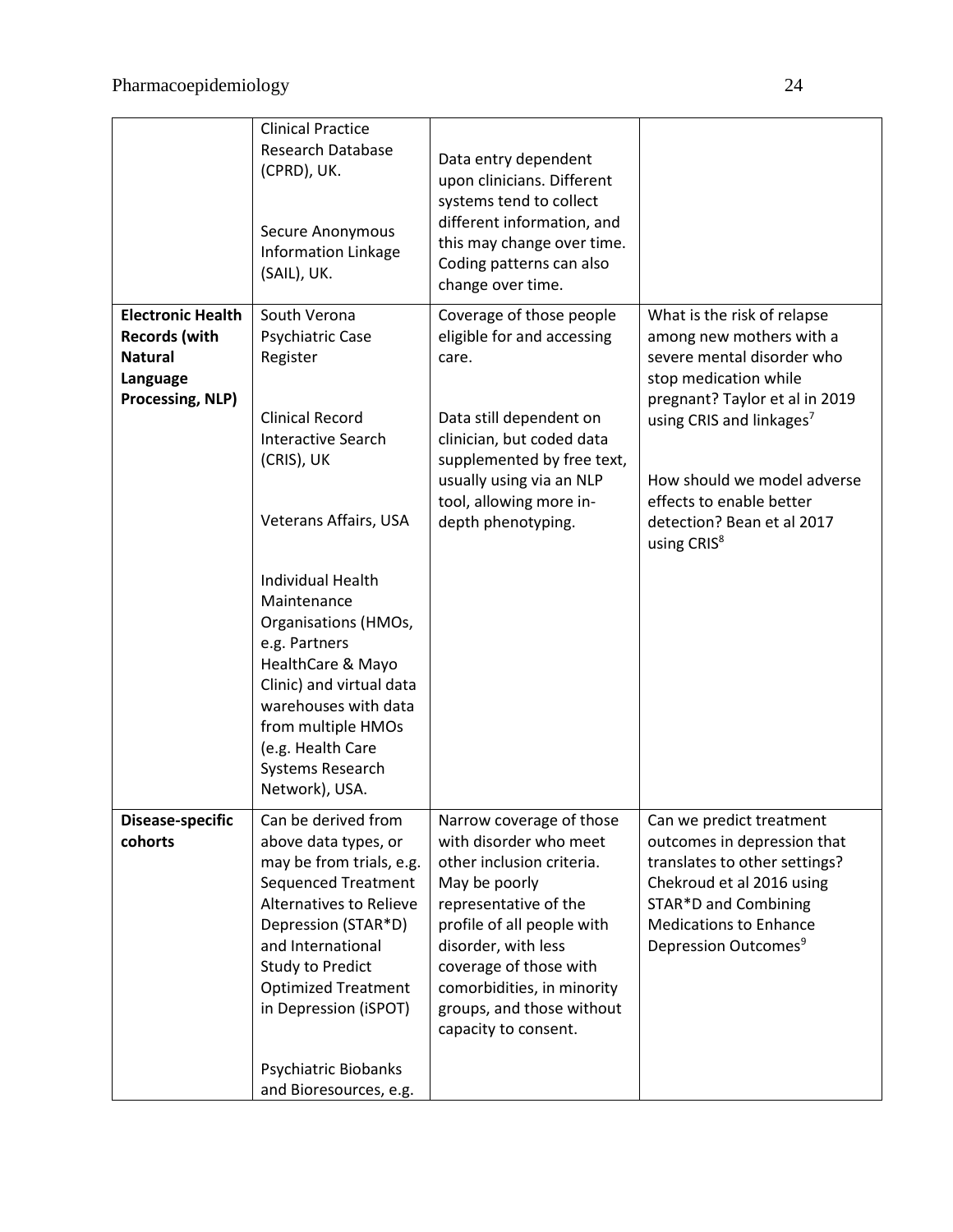|                         | European Autism<br>Intervention (EU-<br>AIMS) and Genetic<br>Links to Anxiety and<br>Depression (GLAD)<br>Study                                    | In-depth, consistent<br>information, tailored to<br>condition.                                                                                                                     |                                                                                                                                                                                                 |
|-------------------------|----------------------------------------------------------------------------------------------------------------------------------------------------|------------------------------------------------------------------------------------------------------------------------------------------------------------------------------------|-------------------------------------------------------------------------------------------------------------------------------------------------------------------------------------------------|
| Large cohort<br>studies | Nord-Trøndelag Health<br>Study (HUNT), Norway<br>UK Biobank &<br>Generation Scotland,<br><b>UK</b><br>National Longitudinal<br>Study of Youth, USA | Coverage will depend on<br>methodology, likely to bias<br>against those with more<br>severe mental disorder.<br>Information available may<br>not be tailored to mental-<br>health. | Do antihypertensive drugs<br>cause depression and/or<br>anxiety? Johansen et al 2012<br>using the HUNT 2 study <sup>10</sup>                                                                    |
| <b>Novel sources</b>    | Utilising data from<br>wearables or collected<br>by social media                                                                                   | Currently mostly<br>theoretical.                                                                                                                                                   | Can we monitor response to<br>treatment of depression using<br>telemedicine devices? Callum et<br>al from the Remote Assessment<br>of Disease and Relapse (RADAR-<br>$CNS)$ study <sup>11</sup> |

1. Cole GD, Francis DP. Trials are best, ignore the rest: safety and efficacy of digoxin. *BMJ* 2015; **351**: h4662.

2. Bothwell LE, Greene JA, Podolsky SH, Jones DS. Assessing the gold standard—lessons from the history of RCTs. *N Engl J Med* 2016; (374).

3. Jones PB, Barnes TR, Davies L, et al. Randomized controlled trial of the effect on Quality of Life of second-vs first-generation antipsychotic drugs in schizophrenia: Cost Utility of the Latest Antipsychotic Drugs in Schizophrenia Study (CUtLASS 1). *Arch Gen Psychiatry* 2006; **63**(10): 1079-87.

4. The BALANCE investigators and collaborators. Lithium plus valproate combination therapy versus monotherapy for relapse prevention in bipolar I disorder (BALANCE): a randomised open-label trial. *The Lancet* 2010; **375**(9712): 385-95.

5. Geddes JR, Rendell JM, Goodwin GM. BALANCE: a large simple trial of maintenance treatment for bipolar disorder. *World Psychiatry* 2002; **1**(1): 48-51.

6. Hayes JF, Marston L, Walters K, Geddes JR, King M, Osborn DP. Lithium vs. valproate vs. olanzapine vs. quetiapine as maintenance monotherapy for bipolar disorder: a population‐ based UK cohort study using electronic health records. *World Psychiatry* 2016; **15**(1): 53-8.

7. Shepherd V. Research involving adults lacking capacity to consent: the impact of research regulation on 'evidence biased' medicine. *BMC Medical Ethics* 2016; **17**(1): 55.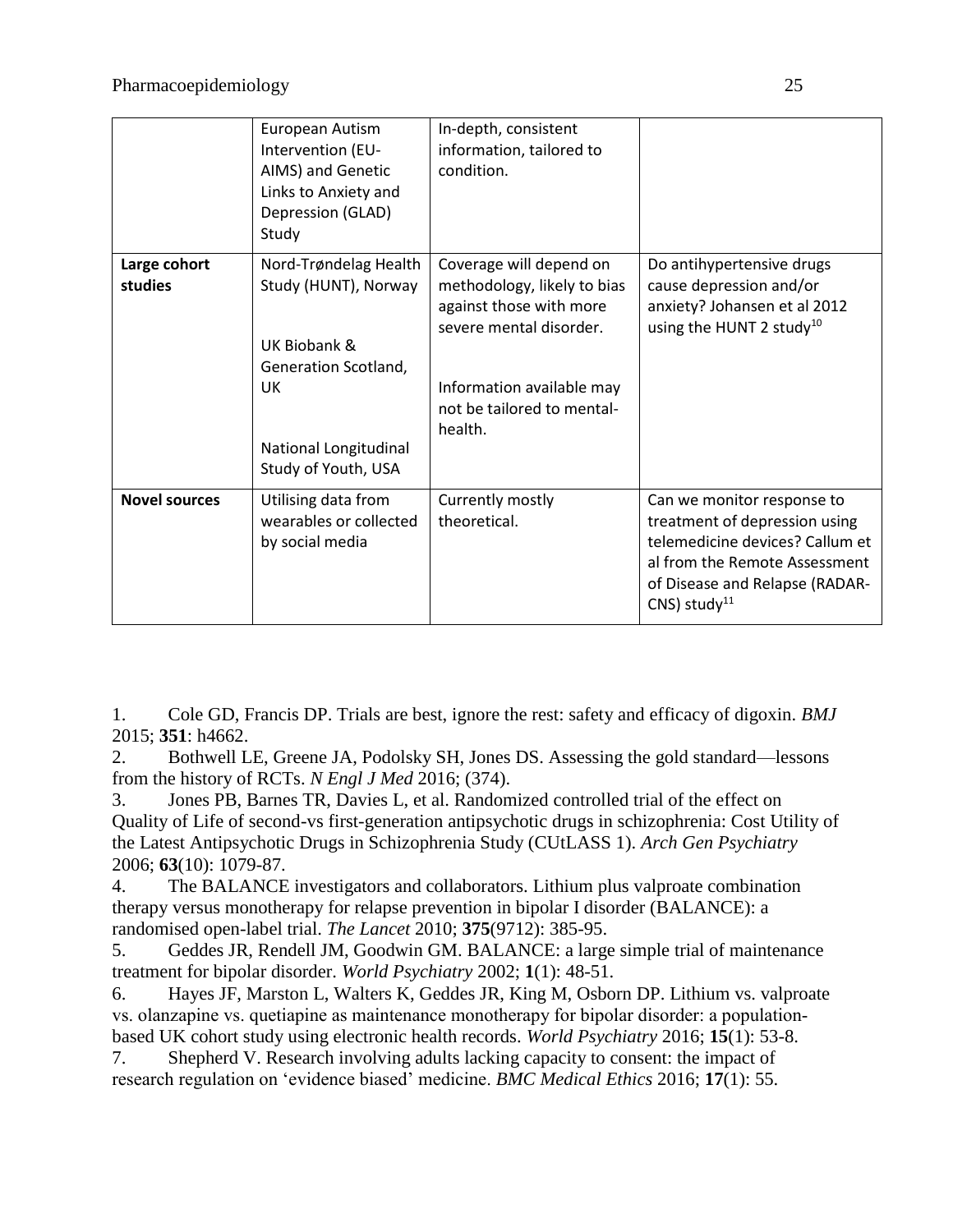8. Perera G, Broadbent M, Callard F, et al. Cohort profile of the South London and Maudsley NHS Foundation Trust Biomedical Research Centre (SLaM BRC) case register: current status and recent enhancement of an electronic mental health record-derived data resource. *BMJ Open* 2016; **6**(3): e008721.

9. Richardson K, Fox C, Maidment I, et al. Anticholinergic drugs and risk of dementia: case-control study. *BMJ* 2018; **361**: k1315.

10. Mace S, Dzahini O, Cornelius V, Anthony D, Stewart R, Taylor D. Antipsychotic use and unexpected death: a hospital-based case–control study. *Acta Psychiatr Scand* 2015; **132**(6): 479- 88.

11. Cho J, Hayes RD, Jewell A, et al. Clozapine and all-cause mortality in treatment-resistant schizophrenia: a historical cohort study. *Acta Psychiatr Scand* 2018.

12. Taylor CL, Stewart RJ, Howard LM. Relapse in the first three months postpartum in women with history of serious mental illness. *Schizophr Res* 2019; **204**: 46-54.

13. Downs J, Gilbert R, Hayes RD, Hotopf M, Ford T. Linking health and education data to plan and evaluate services for children. *Arch Dis Child* 2017; **102**(7): 599-602.

14. Wood S, Rees S, Wang T, Marchant A, Akbari A, John A. Child Health Clinical Outcome Review Programme: The Mental Healthcare of Young People and Young Adults. *Int J Popul Data Sci* 2018; **3**(4).

15. Furu K, Kieler H, Haglund B, et al. Selective serotonin reuptake inhibitors and venlafaxine in early pregnancy and risk of birth defects: population based cohort study and sibling design. *BMJ* 2015; **350**: h1798.

16. Zipursky J, Juurlink DN. Studying Drug Safety in the Real WorldStudying Drug Safety in the Real WorldResearch. *JAMA Intern Med* 2018; **178**(11): 1533-4.

17. Bean DM, Wu H, Iqbal E, et al. Knowledge graph prediction of unknown adverse drug reactions and validation in electronic health records. *Sci Rep* 2017; **7**(1): 16416.

18. Malik S, Lally J, Ajnakina O, et al. Sodium valproate and clozapine induced neutropenia: a case control study using register data. *J Schizophr Res* 2018; **195**: 267-73.

19. McCoy T. A Data Driven Approach to Identification of Delioriogenic Medications. Academy of Psychosomatic Medicine. Austin, Texas; 2016.

20. Law SWY, Wong AYS, Anand S, Wong ICK, Chan EW. Neuropsychiatric Events Associated with Leukotriene-Modifying Agents: A Systematic Review. *Drug Safety* 2018; **41**(3): 253-65.

21. Rush AJ, Trivedi MH, Wisniewski SR, et al. Acute and Longer-Term Outcomes in Depressed Outpatients Requiring One or Several Treatment Steps: A STAR\*D Report. *Am J Psychiatry* 2006; **163**(11): 1905-17.

22. Iniesta R, Malki K, Maier W, et al. Combining clinical variables to optimize prediction of antidepressant treatment outcomes. *J Psychiatr Res* 2016.

23. Chekroud AM, Zotti RJ, Shehzad Z, et al. Cross-trial prediction of treatment outcome in depression : a machine learning approach. *Lancet Psychiatry* 2016; **0366**(15): 1--8.

24. Miller M, Swanson SA, Azrael D, Pate V, Stürmer T. Antidepressant Dose, Age, and the Risk of Deliberate Self-harm. *JAMA Intern Med* 2014; **174**(6): 899-909.

25. Miller M, Swanson SA, Azrael D, Pate V, Stürmer T. Antidepressant Dose, Age, and the Risk of Deliberate Self-harmAntidepressant Dose, Age, and Risk of Self-HarmAntidepressant Dose, Age, and Risk of Self-Harm. *JAMA Internal Medicine* 2014; **174**(6): 899-909.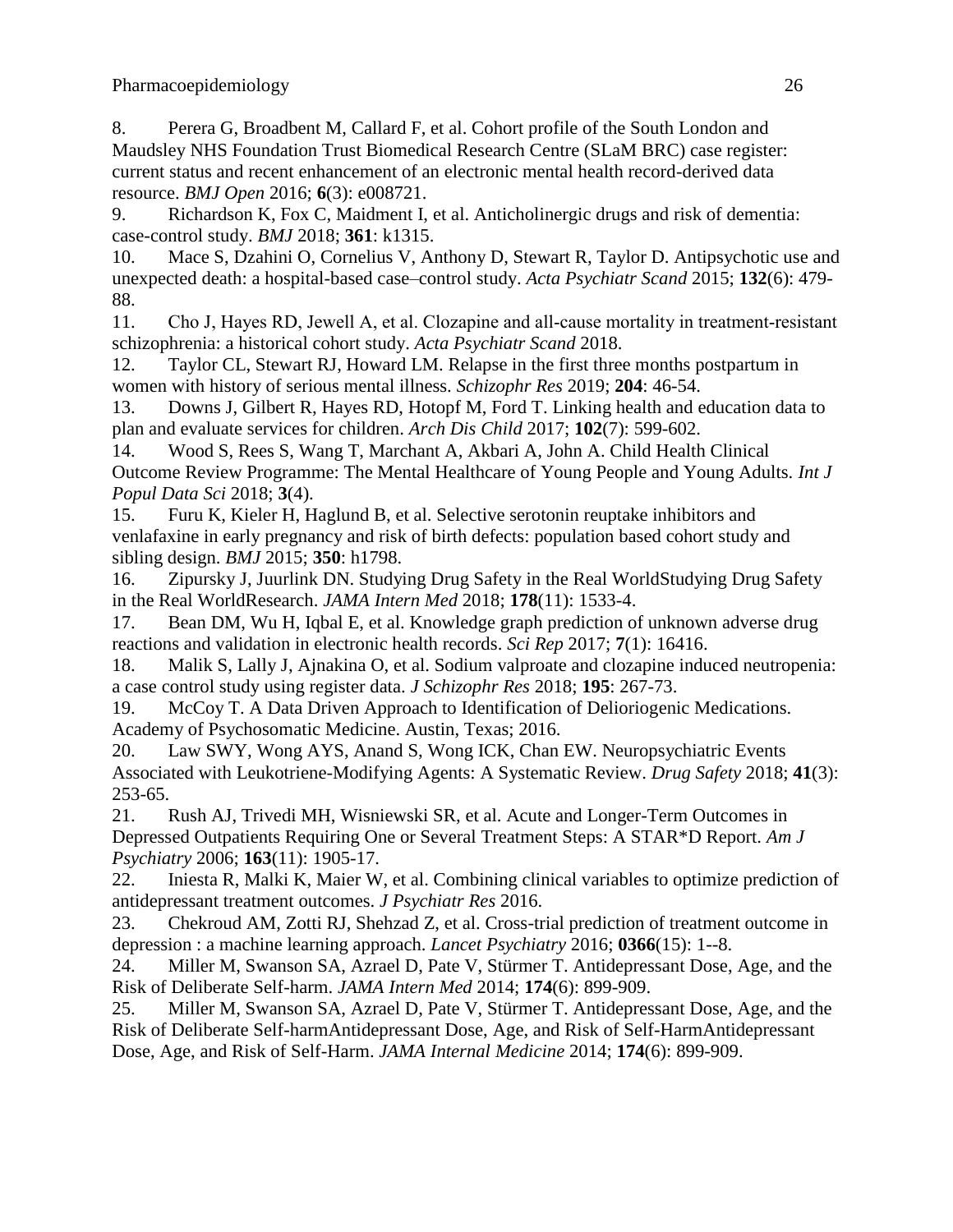26. John A, Marchant A, Fone D, et al. Recent trends in primary-care antidepressant prescribing to children and young people: an e-cohort study. *Psychological medicine* 2016; **46**(16): 3315-27.

27. John A, Marchant A, Fone D, et al. Recent trends in primary-care antidepressant prescribing to children and young people: an e-cohort study. *Psychological medicine* 2016; **46**(16): 3315-27.

28. Rosenheck RA, Krystal JH, Lew R, et al. Long-Acting Risperidone and Oral Antipsychotics in Unstable Schizophrenia. *N Engl J Med* 2011; **364**(9): 842-51.

29. Kishimoto T, Nitta M, Borenstein M, Kane JM, Correll CU. Long-acting injectable versus oral antipsychotics in schizophrenia: a systematic review and meta-analysis of mirrorimage studies. *J Clin Psychiatry* 2013; **74**(10).

30. McGauran N, Wieseler B, Kreis J, Schüler Y-B, Kölsch H, Kaiser T. Reporting bias in medical research-a narrative review. *Trials* 2010; **11**(1): 37.

31. Whittington CJ, Kendall T, Fonagy P, Cottrell D, Cotgrove A, Boddington E. Selective serotonin reuptake inhibitors in childhood depression: systematic review of published versus unpublished data. *The Lancet* 2004; **363**(9418): 1341-5.

32. Hayes JF, Lundin A, Wicks S, et al. Association of Hydroxylmethyl Glutaryl Coenzyme A Reductase Inhibitors, L-Type Calcium Channel Antagonists, and Biguanides With Rates of Psychiatric Hospitalization and Self-Harm in Individuals With Serious Mental Illness. *JAMA Psychiatry* 2019: doi:10.1001/jamapsychiatry.2018.3907.

33. Sharma M, Nazareth I, Petersen I. Observational studies of treatment effectiveness: worthwhile or worthless? *Clinical Epidemiology* 2018; **11**: 35-42.

34. Uddin MJ, Groenwold RH, Ali MS, et al. Methods to control for unmeasured confounding in pharmacoepidemiology: an overview. *International journal of clinical pharmacy* 2016; **38**(3): 714-23.

35. Andrade C. Antidepressants and Atrial Fibrillation: The Importance of Resourceful Statistical Approaches to Address Confounding by Indication. *J Clin Psychiatry*, 2019. <http://europepmc.org/abstract/MED/30688419>

<https://doi.org/10.4088/JCP.19f12729> (accessed 2019/01//).

36. John A, McGregor J, Fone D, et al. Case-finding for common mental disorders of anxiety and depression in primary care: an external validation of routinely collected data. *BMC medical informatics and decision making* 2016; **16**: 35.

37. Davis KA, Sudlow CL, Hotopf M. Can mental health diagnoses in administrative data be used for research? A systematic review of the accuracy of routinely collected diagnoses. *BMC Psychiatry* 2016; **16**(1): 263.

38. Osborn DPJ, Petersen I, Beckley N, Walters K, Nazareth I, Hayes J. Weight change over two years in people prescribed olanzapine, quetiapine and risperidone in UK primary care:

Cohort study in THIN, a UK primary care database. *J Psychopharmacol* 2018; **32**(10): 1098-103. 39. Kendler KS. Causal inference in psychiatric epidemiology. *JAMA Psychiatry* 2017; **74**(6): 561.

40. Frick, Rehm. Can We Establish Causality with Statistical Analyses? The Example of Epidemiology. In: Widermann, Eye, eds. Statistics and Causality; 2016.

41. Zhang X, Faries DE, Li H, Stamey JD, Imbens GW. Addressing unmeasured confounding in comparative observational research. *Pharmacoepidemiol Drug Saf* 2018; **27**(4): 373-82.

42. Haukoos JS, Lewis RJ. The Propensity Score. *JAMA* 2015; **314**(15): 1637-8.